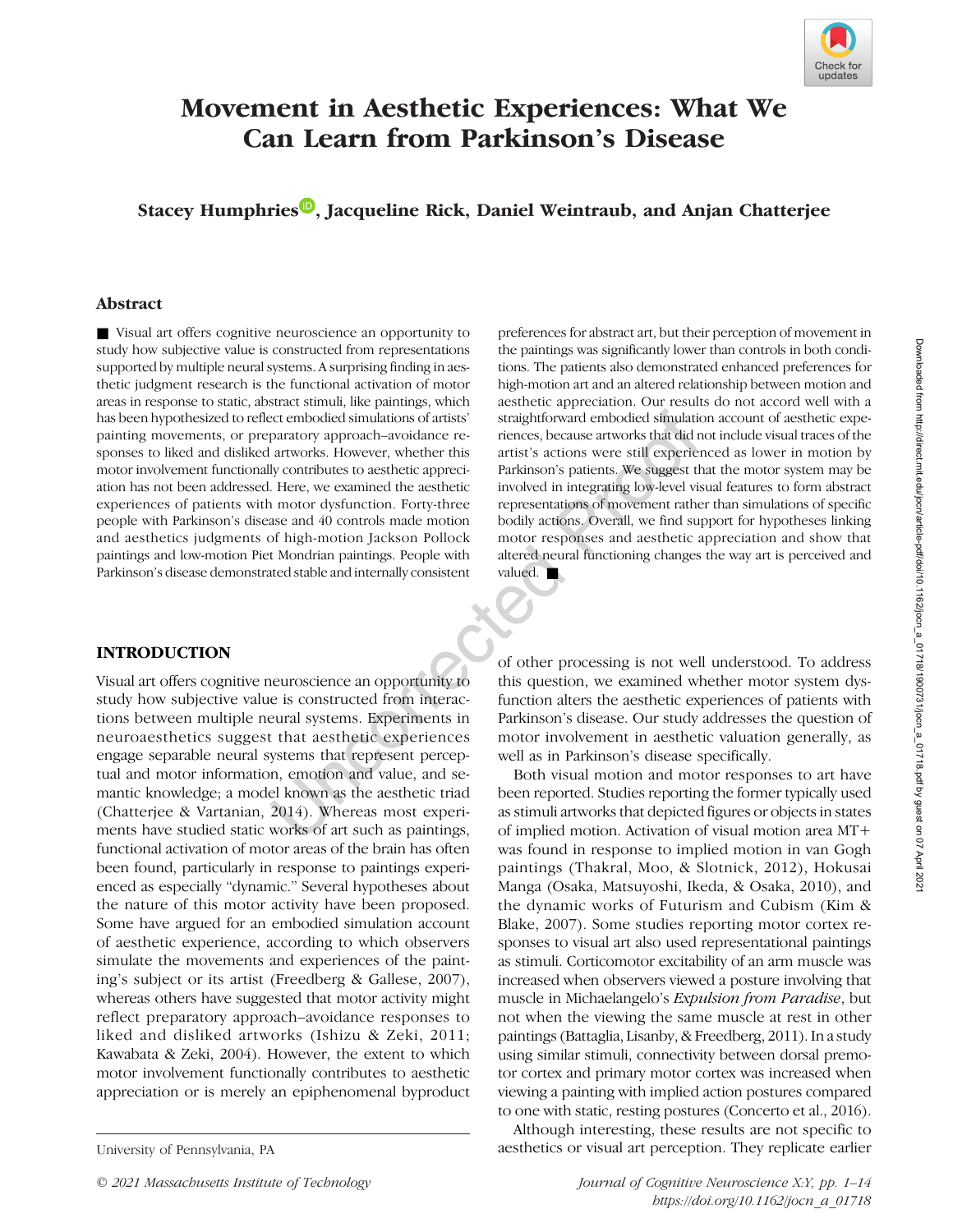findings from cognitive neuroscience regarding the neural bases of action observation and visual motion perception. The finding that area MT + is responsive to implied motion in static images was first reported in studies using nonart images of bodies and objects with implied motion (Kable, Kan, Wilson, Thompson-Schill, & Chatterjee, 2005; Kable, Lease-Spellmeyer, & Chatterjee, 2002; Kourtzi & Kanwisher, 2000; Senior et al., 2000). Similarly, premotor and primary motor cortex were shown to respond to static images of human actions (Proverbio, Riva, & Zani, 2009; Urgesi, Moro, Candidi, & Aglioti, 2006).

A separate line of research suggests that observers are sensitive to the movement information carried in visible brushstrokes in paintings. Features of an artist's original movement, such as trajectory and force, may be preserved in the gestural quality of their brushstrokes, and observers perhaps simulate the parent action from the information contained in its trace (Freedberg & Gallese, 2007). In one study, participants made faster arm movements when the direction of their movement was compatible with the direction of task-irrelevant brushstrokes (Taylor, Witt, & Grimaldi, 2012). In an electroencephalography, greater mu rhythm suppression was evoked by Lucio Fontana's slashed canvases compared to control stimuli, which contained similar shapes to the originals but lacked the depth information suggestive of Fontana's cutting actions (Umiltà, Berchio, Sestito, Freedberg, & Gallese, 2012). Similarly, greater activity in motor cortical areas was found when observers viewed Franz Kline's gestural paintings compared to control images in which the movement information was removed (Sbriscia-Fioretti, Berchio, Freedberg, Gallese, & Umiltà, 2013). Importantly, the paintings used as stimuli in these studies were abstract and did not contain any representational depictions of action or implied motion. Thus, observers are thought to be responsive to visual cues in the way the paint was applied (or the canvas was cut) that imply intentional movements of the artist. However, the fact that motor information can be inferred from the results or traces of movements is, again, not specific to aesthetics. For example, greater activity in motor and premotor cortex was found when observers viewed handwritten letters compared to printed letters (Longcamp, Tanskanen, & Hari, 2006), which was lateralized according to handedness (Longcamp, Anton, Roth, & Velay, 2005). Authorship effects were also observed, where participants more accurately predicted handwriting strokes from parts of self-produced relative to other-produced trajectories (Knoblich, Seigerschmidt, Flach, & Prinz, 2002).

For research on motor (or visual motion) responses to art to have something to say about aesthetics, beyond replicating and generalizing nonaesthetic findings to an art context, these motor/motion responses must demonstrably shape the subjective value or meaning one assigns to the object. However, aesthetic responses were often not measured in prior research on this topic (Concerto et al., 2016; Battaglia et al., 2011; Osaka et al., 2010; Kim & Blake, 2007). Some studies that did measure aesthetic responses showed that, in addition to greater motor activity, paintings with implied movement were associated with higher motion and liking ratings relative to control images (Sbriscia-Fioretti et al., 2013; Umiltà et al., 2012), but did not explicitly show a relationship between motion and appreciation. The control stimuli used in these studies were nonart images, and the paintings may have been liked more because of their status as art objects rather than their movement content.

Other works linking motion to aesthetic appreciation provide conflicting evidence on whether this association is positive or negative. Mastandrea and Umiltà (2016) found a positive correlation between the amount of perceived motion in a painting and aesthetic appreciation. Thakral et al. (2012) showed that greater MT+ responses to high motion paintings were greater still when the painting was liked. The most direct evidence of a relationship between motor representations and aesthetic appreciation comes from Leder, Bär, and Topolinski (2012) and Ticini, Rachman, Pelletier, and Dubal (2014), both of which trained participants to make pointillist and stroke style movements with a paintbrush. In Ticini et al. (2014), liking of pointillist paintings was subsequently enhanced when the paintings were primed with congruent images of appropriate hand grips for making pointillist movements. In Leder et al. (2012), participants who made pointillist movements while viewing artworks gave higher liking to point-style relative to stroke-style art, whereas the opposite pattern was found for participants who made stroke movements while viewing artworks. In addition, a recent facial feedback study found that when participants were asked to overtly frown, they gave higher aesthetic ratings to artworks depicting painful facial expressions than when they kept their face muscles relaxed (Ardizzi et al., 2020). Finally, in a nonart but nevertheless aesthetic context, it was found that people have unconscious motor approach responses toward incidental beautiful faces (Faust, Chatterjee, & Christopoulos, 2019).

In contrast, other studies suggest a complicated relationship between motion and aesthetic preference. Across a series of studies, compared to neutral paintings, activity in left motor cortex increased in response to paintings classed as ugly and decreased in response to paintings classed as beautiful (Ishizu & Zeki, 2011; Kawabata & Zeki, 2004). Similarly, sculptures judged as ugly elicited significantly greater activity in motor cortex than those judged as beautiful (Di Dio, Macaluso, & Rizzolatti, 2007). Moreover, increasing excitatory activity in motor cortex and inhibitory activity in medial orbitofrontal cortex with transcranial direct current stimulation caused significant decreases in beauty ratings given to artworks (Nakamura & Kawabata, 2015). Based on these findings, Kawabata and Zeki (2004) proposed that perceiving salient visual stimuli mobilizes the motor system to take some action toward or away from rewarding and aversive objects. Perhaps ugly art is avoided like any other aversive stimulus, but some beautiful art, as an example of a stimulus category that evokes "liking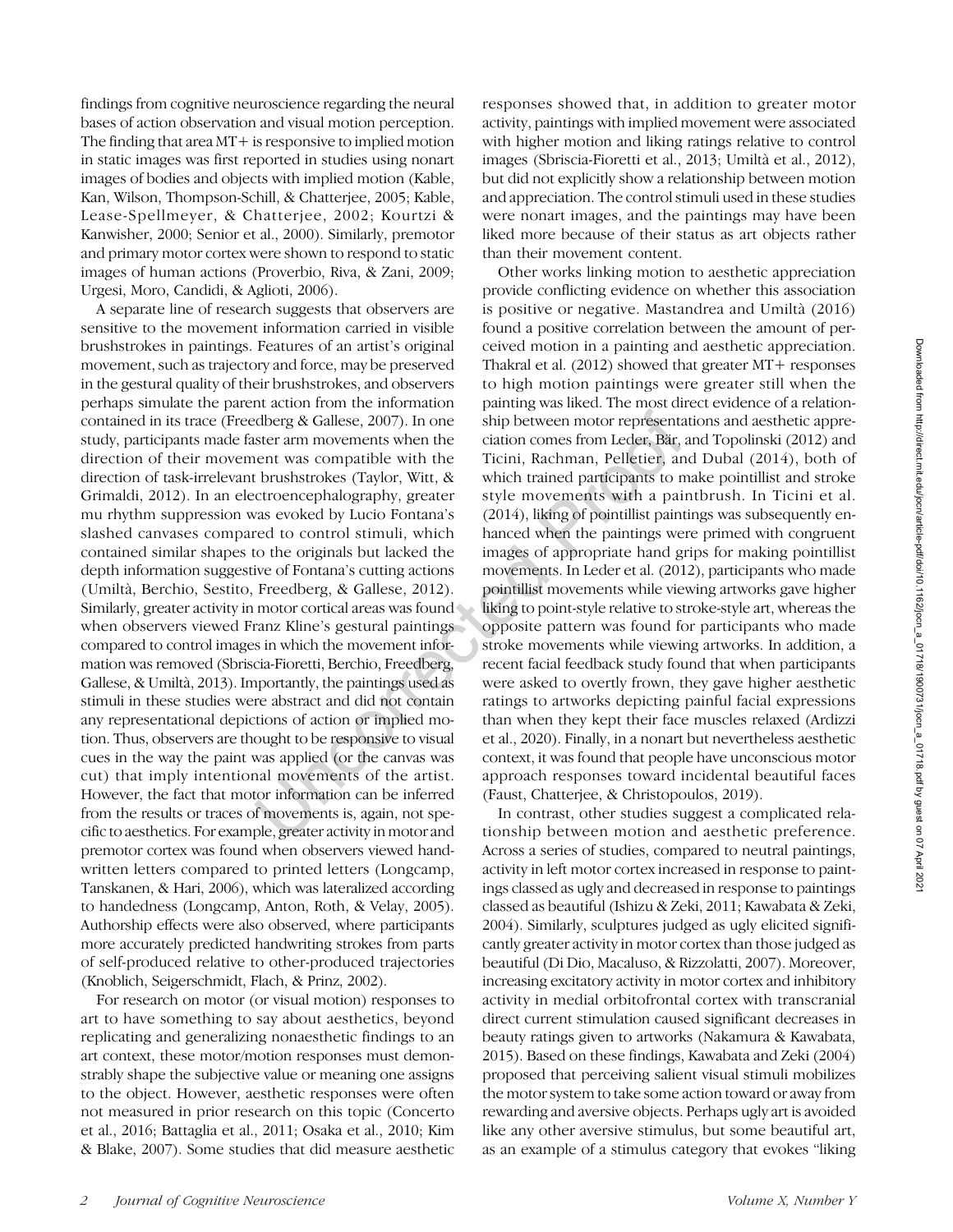without wanting" (Chatterjee, 2013), does not necessarily evoke approach responses. Previously, it was shown that judgments of facial beauty can be made in the absence of approach motivations (Aharon et al., 2001). In addition, the most moving aesthetic experiences have not been linked to action but rather to the brain's default mode network, a task-negative network associated with rest, mind wandering, and self-referential thought (Vessel, Isik, Belfi, Stahl, & Starr, 2019; Belfi et al., 2019; Vessel, Starr, & Rubin, 2012, 2013; although see Menninghaus et al., 2019, for a description of how aesthetic emotions are expressed as bodily movements).

Although embodied simulation and approach– avoidance mechanisms are offered as explanations of motor responses to art, it is not known whether motor involvement functionally contributes to aesthetic experiences or occurs alongside them without shaping judgment. If motor involvement does functionally contribute to aesthetic appreciation, this process should be disrupted in Parkinson's disease patients with neurological motor dysfunction. Although the primary pathophysiology of Parkinson's disease is the loss of dopaminergic neurons in the basal ganglia, dopamine depletion alters regional metabolism, electrophysiological activity, and functional activation of motor cortex (Burciu & Vaillancourt, 2018; Lindenbach & Bishop, 2013; Galvan & Wichmann, 2008).

Parkinson's disease has previously been linked to impairments in representing or simulating actions in motor imagery (van Nuenen et al., 2012; Helmich, de Lange, Bloem, & Toni, 2007), action observation (Poliakoff, 2013), gesture (Humphries, Holler, Crawford, Herrera, & Poliakoff, 2016), and language (Bocanegra et al., 2017; Fernandino et al., 2013), although language effects predicted by simulation accounts are not always consistently observed (Humphries et al., 2019). One other study to date has examined changes in aesthetic appreciation in people with Parkinson's disease (Lauring et al., 2019). In this study, participants completed the Assessment of Art Attributes (Chatterjee, Widick, Sternschein, Smith, & Bromberger, 2010) along with liking and beauty ratings on a set of 15 paintings. People with Parkinson's disease rated the artworks as higher in emotionality, but otherwise gave similar ratings to controls. Critically, this study did not investigate the relationship between motor and aesthetic responses, and therefore did not include a motion rating.

To test the hypothesis that the brain's motor system functionally contributes to aesthetic experiences, we examined whether aesthetic judgments, motion ratings, and the relationships between them were altered in patients with neural motor dysfunction. Participants were exposed to two sets of abstract paintings. The first set, dominated by intensely dynamic movement, were action paintings by Jackson Pollock (the "high-motion" condition). The second set, characterized by the meticulous use of straight lines, color blocking, and an absence of gestural strokes, were neoplastic paintings by Piet Mondrian (the "low-motion" condition). Our hypothesis led to the following testable predictions for the relationship between motor system integrity, motion, and aesthetic valuation.

- 1. If motion perception is not involved in aesthetic valuation, then no systematic relationship will be found between people's motion and valuation ratings.
- 2. If general dysfunction of striatal reward and executive processing results in disruptions in aesthetic appreciation, then people with Parkinson's disease will have altered or erratic aesthetic valuations that are not associated directly with or specific to motion characteristics of artwork.
- 3. If the motor system typically allows one to understand and appreciate the artist's actions and intentions as expressed in motion in artwork (see embodied simulation account: Freedberg & Gallese, 2007), then people with Parkinson's disease will have altered aesthetic valuations of art work as related to art's motion characteristics.
	- a. If people with Parkinson's disease are unable to form movement representations, their valuations of artwork as related to motion will be erratic and different than controls.
	- b. If people with Parkinson's disease can form movement representations, but these representations are altered systematically, their valuations of artworks as related to motion will be internally consistent but different than controls.

# METHODS

# Participants

Forty-three Parkinson's disease patients were recruited from the Parkinson's Disease and Movement Disorders Center at Pennsylvania Hospital. Forty control participants, matched to the patients on age and education, were recruited from two elderly control research databases maintained by the Penn Center for Cognitive Neuroscience and the Penn Memory Center. Participants were eligible if they were classed as cognitively unimpaired (i.e., not meeting criteria for a diagnosis of dementia or mild cognitive impairment). The Parkinson's disease participants were part of a long-term cohort study tracking the development of their symptoms over several years and thus underwent regular cognitive examinations. Patients classed as cognitively unimpaired at the most recent neurologists' consensus meeting were invited to participate. All participants were also screened for cognitive impairment at the testing session using the Montreal Cognitive Assessment, which examines attention, memory, language, executive function, and visuospatial skills (Nasreddine et al., 2005). Participants were excluded if they had a diagnosis of any other neurological disease other than Parkinson's disease, if they had ever had a stroke or a traumatic brain injury, if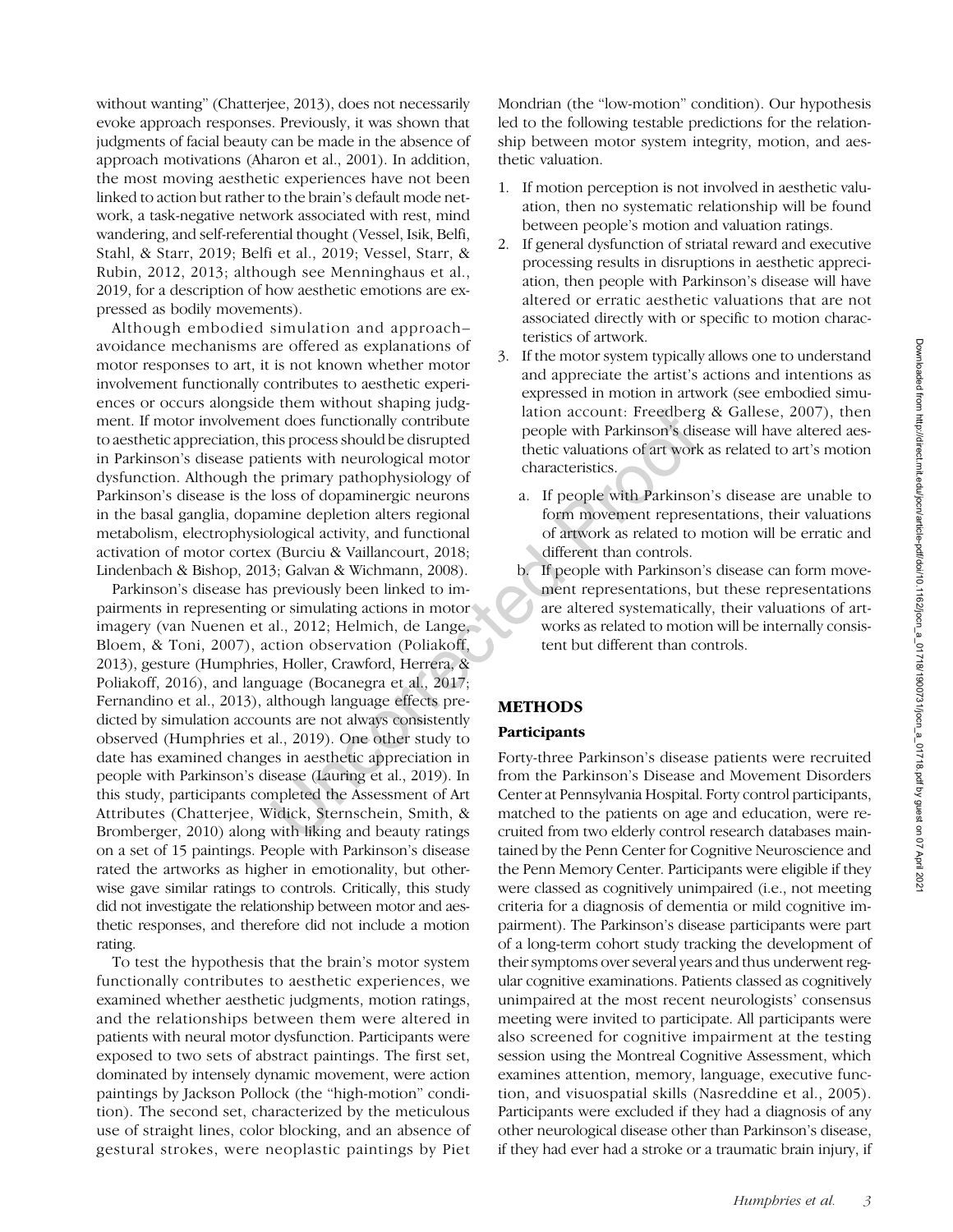Table 1. Participant Demographics and Clinical Features of the Parkinson's Disease Group

|                                           | <i>Parkinson's</i> | Control      |
|-------------------------------------------|--------------------|--------------|
| Age                                       | 67.84 (8.13)       | 69.5(7.77)   |
| Education (years)                         | 16.91(2.0)         | 17.4 (3.16)  |
| Gender                                    | 23 M, 20 F         | 14 M, 26 F   |
| Montreal Cognitive<br>Assessment (max 30) | 28.12 (1.48)       | 28.03 (1.52) |
| Disease duration (years)                  | 7.79 (4.13)        |              |
| UPDRS-motor                               | 23.76 (9.46)       |              |
| Levodopa equivalent dose                  | 701.86 (404.89)    |              |
| Hoehn and Yahr stage                      | Stage $1 = 1$      |              |
|                                           | Stage $2 = 29$     |              |
|                                           | Stage $3 = 12$     |              |
|                                           | Stage $4 = 0$      |              |
|                                           | Stage $5 = 1$      |              |

Mean (SD) unless otherwise specified.

they had undergone deep brain stimulation, or if they had an uncorrected visual impairment. Demographic and clinical features of the participant groups are reported in Table 1.

### Materials and Norming

High-resolution photographs of 10 action paintings by Jackson Pollock and 10 neoplastic paintings by Piet Mondrian were used as materials in two experimental tasks (listed in the Appendix of this paper). The selected paintings were drawn from a larger set of 34 Pollock paintings and 40 Mondrian paintings, which were normed online. Fifty raters

were recruited using Amazon's Mechanical Turk platform to view and rate the paintings, which were presented using Qualtrics. The raters' mean age was  $34.16$  (min = 22,  $max = 59$ , and their mean education was 14.66 years  $(\text{min} = 10, \text{max} = 20)$ . We did not require the raters to be experts or naïve about art, but most were naïve (as measured by the Art Experience Questionnaire; Chatterjee et al., 2010). Of the 50 raters, 41 visited art museums once a year or almost never, and eight correctly recognized Pollock and/or Mondrian as the artists of the paintings they saw. On average, the raters spent less than 1 hr per week either making, reading about, or looking at visual art. Participants viewed the paintings in a random order and rated them on nine dimensions using 7-point Likert scales. Four dimensions referred to personal and evaluative experiences of the paintings (liking, beauty, interest, and familiarity), and five dimensions referred to formal features of the paintings (motion, complexity, balance, color-hue, and color-saturation).

The norming of the 34 Pollocks and 40 Mondrians revealed substantial differences between the two groups of paintings. Critically and consistent with our assumptions about the action paintings, the Pollocks were rated significantly and substantially higher for motion than the Mondrian paintings (see Table 2). In addition, the Pollocks were rated more beautiful, more interesting, more complex, and were liked more than the Mondrians, whereas the Mondrians were rated more balanced and more familiar than the Pollocks. The paintings did not differ in hue and saturation ratings.

From this larger set, 10 paintings from each artist were selected for use in this study. At the first stage of stimulus selection, paintings from the artists' earlier periods, which were more representational or figurative, were eliminated. From the remaining set, we selected paintings that maximized the difference between artists on the motion rating while minimizing the difference between artists on beauty and liking, to ensure that the choice and ratings tasks

Table 2. Normative Ratings of a Large Set of 34 Pollocks and 40 Mondrians

|             |            |            |           |                |           | 95% Confidence Interval |              |
|-------------|------------|------------|-----------|----------------|-----------|-------------------------|--------------|
| Rating      | Mondrian   | Pollock    | $\bar{t}$ | $\overline{p}$ | Coben's d | Lower                   | <i>Upper</i> |
| Motion      | 2.33(1.11) | 5.41 (.98) | $-16.66$  | < .001         | $-2.356$  | $-3.461$                | $-2.716$     |
| Familiarity | 3.64(1.53) | 2.68(1.21) | 6.24      | < .001         | 0.882     | 0.649                   | 1.267        |
| Beauty      | 3.50(1.25) | 3.85(1.22) | $-2.12$   | .039           | $-0.300$  | $-0.693$                | $-0.019$     |
| Interest    | 3.29(1.28) | 4.82(1.18) | $-8.53$   | < .001         | $-1.206$  | $-1.892$                | $-1.171$     |
| Liking      | 3.50(1.36) | 4.01(1.27) | $-2.90$   | .006           | $-0.410$  | $-0.867$                | $-0.157$     |
| Complexity  | 2.67(.84)  | 5.35(.75)  | $-17.47$  | < .001         | $-2.470$  | $-2.985$                | $-2.369$     |
| Balance     | 4.85(.97)  | 4.01(1.05) | 4.10      | < .001         | 0.580     | 0.425                   | 1.241        |
| Hue         | 3.98(.56)  | 4.07(0.52) | $-1.20$   | .238           | $-0.169$  | $-0.261$                | 0.066        |
| Saturation  | 3.92(59)   | 4.06(.59)  | $-1.46$   | .152           | $-0.206$  | $-0.330$                | 0.053        |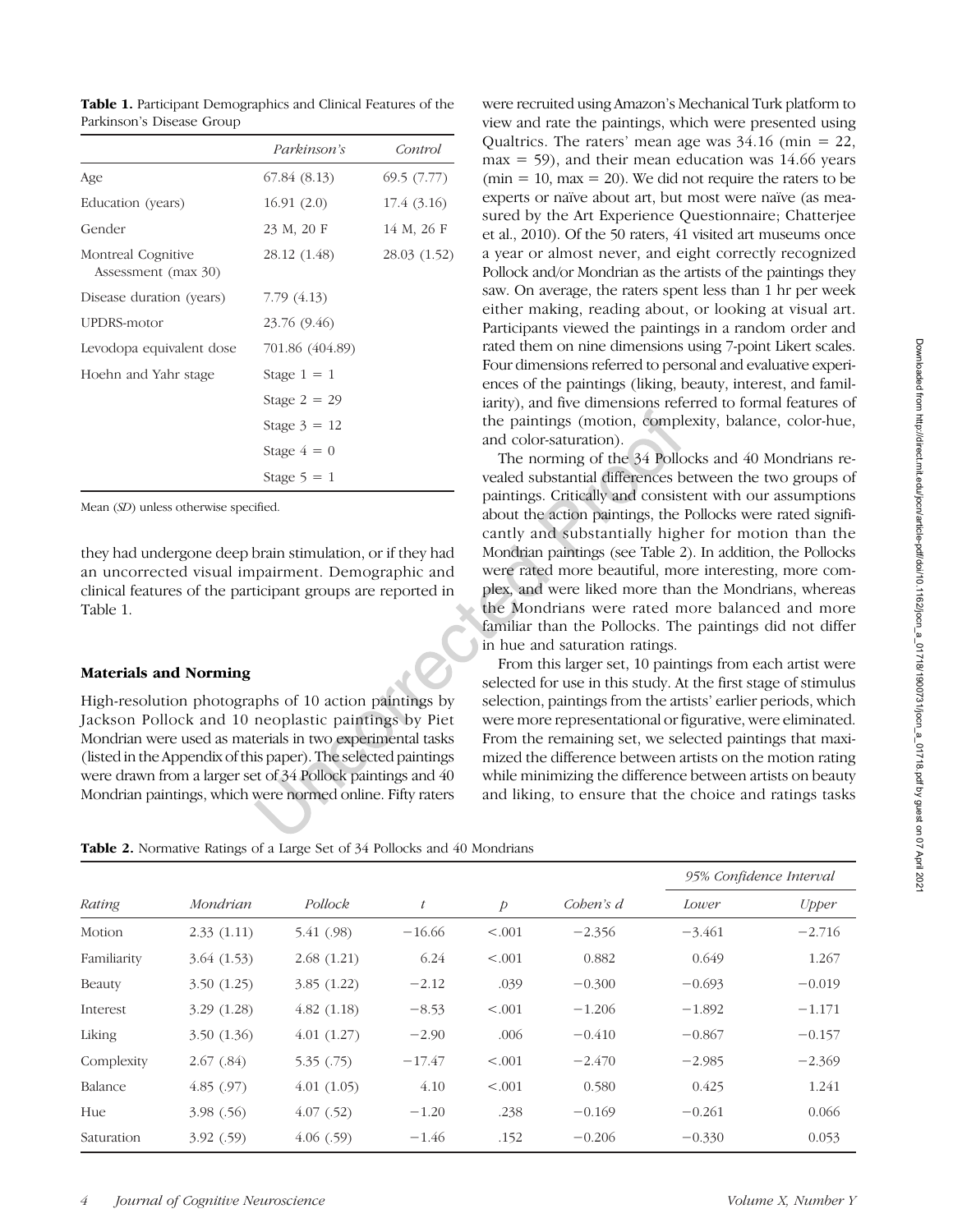| Rating      | Mondrian   | Pollock    |          | $\overline{p}$ | Coben's d | 95% Confidence Interval |              |
|-------------|------------|------------|----------|----------------|-----------|-------------------------|--------------|
|             |            |            |          |                |           | Lower                   | <b>Upper</b> |
| Motion      | 2.36(.71)  | 5.51(.64)  | $-10.41$ | < 0.001        | $-4.655$  | $-3.793$                | $-2.519$     |
| Familiarity | 3.66(0.56) | 2.80(0.31) | 4.24     | < 0.001        | 1.898     | 0.433                   | 1.283        |
| Beauty      | 3.58(.45)  | 3.75(.51)  | $-0.80$  | .436           | $-0.356$  | $-0.619$                | 0.279        |
| Interest    | 3.38(.85)  | 4.74(0.29) | $-4.79$  | < 0.001        | $-2.141$  | $-1.957$                | $-0.763$     |
| Liking      | 3.63(.55)  | 3.91(.48)  | $-1.21$  | .243           | $-0.540$  | $-0.768$                | 0.208        |
| Complexity  | 2.76(1.08) | 5.41(49)   | $-7.01$  | < 0.001        | $-3.136$  | $-3.434$                | $-1.850$     |
| Balance     | 4.91(0.35) | 3.97(0.37) | 5.78     | < .001         | 2.583     | 0.597                   | 1.279        |
| Hue         | 3.63(0.75) | 3.88(.43)  | $-0.92$  | .372           | $-0.409$  | $-0.824$                | 0.324        |
| Saturation  | 3.85(1.17) | 3.89(.8)   | $-0.10$  | .919           | $-0.046$  | $-0.988$                | 0.896        |

(described below) were equally difficult between conditions. If, for example, the Pollock condition contained paintings that were all highly liked, this could make forced-choice decisions more difficult relative to the Mondrian condition. By retaining the motion difference and minimizing the liking and beauty differences between conditions, we ensured that the conditions were wellmatched in difficulty and orthogonalized variables, which may otherwise have been confounded. In the experimental set, the Pollocks continued to be rated higher than the Mondrians for motion, complexity, and interest; the Mondrians remained higher than the Pollocks for familiarity and balance; but the differences in beauty and liking were no longer significant (see Table 3 below). Critically and consistent with our assumptions about the action paintings, the Pollocks were rated by the norming sample as significantly and substantially higher for motion than the Mondrian paintings. The 10 Pollocks and 10 Mondrians used in this study were selected to retain motion differences and minimize liking and beauty differences between conditions, to ensure that the conditions were well-matched in difficulty. In the experimental set, the Pollocks received higher normed ratings than the Mondrians for motion, complexity, and interest; the Mondrians received higher normed ratings than the Pollocks for familiarity and balance; but there were no significant differences between the two sets of paintings on beauty and liking (see Table 3 below).

# Procedure

Participants were tested individually and, on their usual medication, either at home (16 patients, six controls) or at Pennsylvania Hospital or the Hospital of the University of Pennsylvania (27 patients, 34 controls). Home testing appointments were scheduled for times when participants could be sure that their home environment would be

quiet and undisturbed (i.e., without social or family distractions). Hospital appointments were conducted in quiet testing rooms.

Participants were first shown the full set of 20 paintings to familiarize them with the works. The paintings were presented in a random order for each participant using E-Prime 3. Each painting appeared on the screen for 5 sec and was preceded by a 1-sec fixation cross. Participants were instructed to simply look and pay attention to the images.

### Two-Alternative Forced-Choice Task

Following the familiarization, participants completed a twoalternative forced-choice (2AFC) task that tested the internal consistency of their own preference judgments. Pairs of paintings within each artist were presented side by side. Participants indicated which painting they preferred. Each set of 10 paintings results in 45 possible pairs. Each of the 45 pairs was shown to the participants 3 times, for a total of 135 pairs of Pollocks and 135 pairs of Mondrians. There was no time limit on participants' choice decisions.

### Ratings Task

Finally, using 7-point Likert scales, participants rated the paintings along the same nine dimensions as in the norming study (personal-evaluative: liking, beauty, interest, familiarity, formal-composition: motion, complexity, balance, colorhue, color-saturation). The color dimensions served as relatively objective control ratings to check that the patients were able to rate sensibly. For this task, the paintings were again presented individually and in random order using E-Prime 3. The rating scales were presented one at a time underneath the paintings. Participants completed all nine ratings on each painting before moving to the next item. Instructions presented on screen at the beginning of the task made clear that participants were being asked for their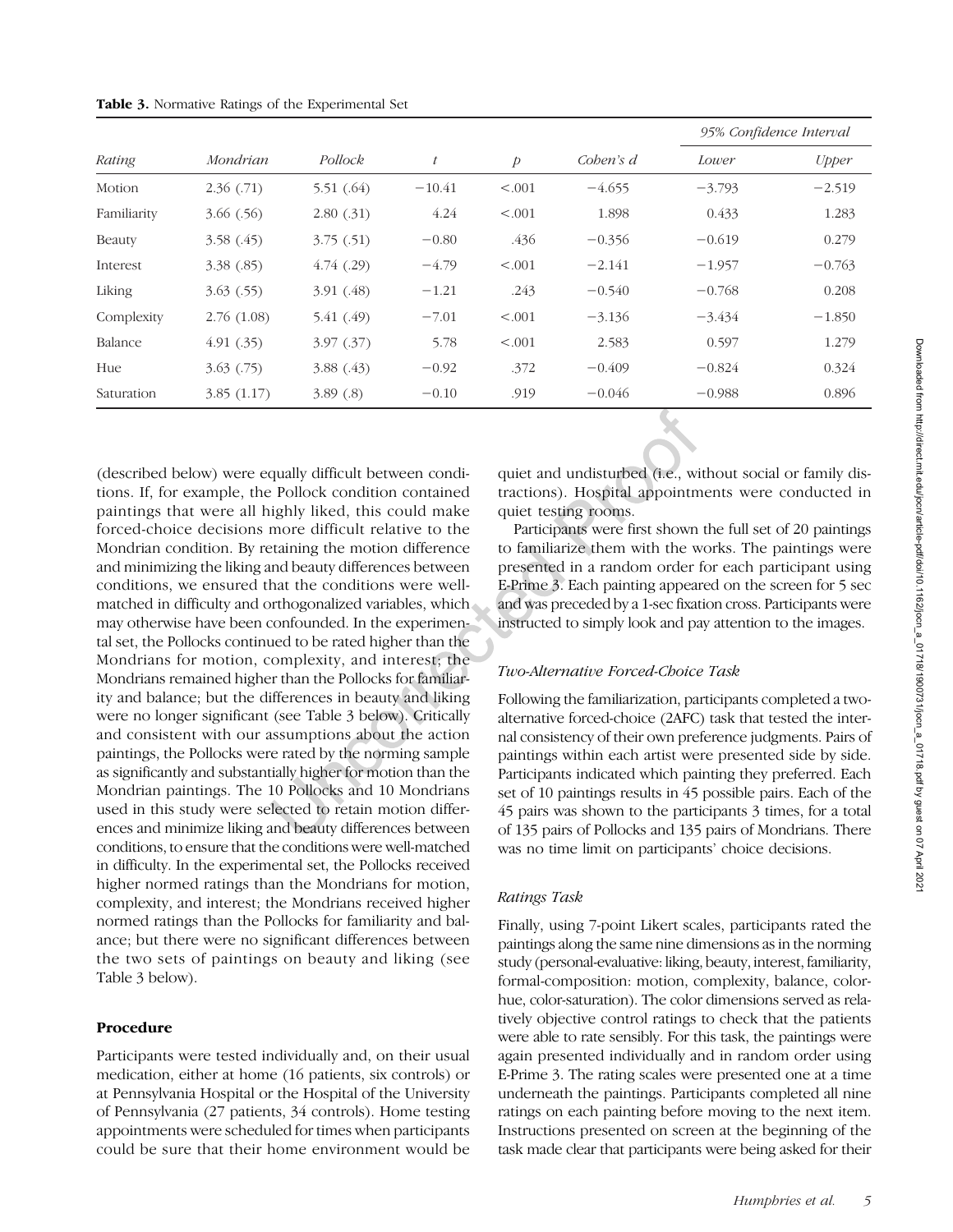opinion, that there were no correct or incorrect answers, and that there were no time restrictions for their responses. On each trial, participants used the mouse to click on the number corresponding to their rating and then pressed the spacebar to move to the next rating. Anchor points for 1 and 7 were labeled as follows:

Liking: How much do you like this image?  $1 = not$  at all,  $7 =$  very much.

- Beauty: How beautiful is this image?  $1 = \text{not at all}$ beautiful,  $7 =$  very beautiful (instructions clarified that liking and beauty ratings need not match up, i.e., it is possible to like a painting without finding it particularly beautiful and vice versa).
- Interest: How interesting is this image?  $1 = not$  at all interesting,  $7 = \text{very interesting}$ .
- Familiarity: How familiar is this image?  $1 = \text{not at all}$ familiar,  $7 = \text{very familiar}$ .
- Motion: How much motion do you see or feel in this *image?*  $1 =$  no motion,  $7 =$  a lot of motion.
- Complexity: How complex is this image?  $1 =$  very simple,  $7 =$  very complex.
- Balance: How balanced is this image?  $1 = \text{very unbal}$ anced,  $7$  = very balanced (instructions clarified that balance refers to a feeling of equality, stability, or harmony in how the visual weight of the image is distributed).
- Hue: How warm or cool are the colors in this image?  $1 =$  more cool,  $7 =$  more warm (instructions clarified that warm colors were red, orange, and yellow, and cool colors were green, blue, and purple).
- Saturation: How calm or vibrant are the colors in this  $image? 1 = more calm, 7 = more vibrant (instruc$ tions clarified that calm colors were muted and washed out, and vibrant colors were vivid and bold).

#### Data Analysis

#### 2AFC Analysis

Subject-specific preference scores were calculated for each painting by dividing the number of times the painting was chosen by the number of times it was presented (27). For each participant, the paintings from each artist were then ranked in order from most preferred to least preferred. Paintings selected an equal number of times received tied ranks. These ranks were then used to identify transitivity violations, that is, when participants selected a less preferred painting over a more preferred painting, according to their own ranked order. The distance of each transitivity violation was also scored, which was the difference in rank between the two paintings. Decisions between tied ranks were not counted as violations. The number of transitivity violations per artist was counted for each participant, along with average violation distances. A 2  $\times$  2 mixed ANOVA with artist (Pollock/Mondrian) and group (Parkinson's disease/control) as fixed factors was used to analyze these data.

### Ratings Analysis

Item-level ratings were retained for each participant. Linear mixed-effects models were used to analyze these data, to account for variability in both participants and items. All participants participated in both artist conditions. We thus specified the mixed-effects models to include random intercepts for painting and by-subject random slopes for the Artist conditions. We analyzed the effect of group, artist, and their interaction on each rating separately, and the fixed and random effects structure was identical for each model:

Rating Dimension ∼ Group \* Artist +  $(1|P<sub>2</sub>$ inting)  $+$  (Artist Subject)

Models were constructed using the lme4 package in R (Version 3.6.3), and  $p$  values were estimated using the lmertest package.

# Data Availability

The data reported in this study are openly available at <https://osf.io/4qwaf/>.

## **RESULTS**

#### 2AFC Preference Transitivity

The number of transitivity violations participants made in their forced-choice preference decisions was not significantly affected by group,  $F(1, 81) = 0.15$ ,  $p = .7$ ,  $\bar{n}_p^2 =$ .002; artist,  $F(1, 81) = 2.01$ ,  $p = .16$ ,  $\eta_p^2 = .024$ ; or their interaction,  $F(1, 81) = 0.96$ ,  $p = .33$ ,  $\eta_{p}^{2} = .012$ . The size of transitivity error distances was similarly not significantly affected by group,  $F(1, 81) = 1.52$ ,  $p = .22$ ,  $\overline{\eta}_p^2 = .018$ ; Artist,  $F(1, 81) = 0.13$ ,  $p = .72$ ,  $\eta_p^2 = .002$ ; or their interaction,  $F(1, 81) = 2.04$ ,  $p = .16$ ,  $\eta_p^2 = .025$ . Transitivity means and standard deviations are reported in Table 4.

#### Personal-Evaluative Ratings

Familiarity ratings were not significantly affected by group  $(\beta = 0.05, \mathcal{S}E = 0.40, t = 0.12, p = .906)$ , artist ( $\beta = 0.43$ , SE = 0.23, t = 1.86, p = .068), or their interaction (β = 0.23,  $SE = 0.24$ ,  $t = 0.92$ ,  $p = 0.358$ . The analysis of beauty ratings revealed a significant interaction between group and artist ( $\beta = 0.54$ ,  $SE = 0.21$ ,  $t = 2.50$ ,  $p = .014$ ), such that controls gave higher beauty ratings to the Mondrians than the Parkinson's disease patients, whereas the Parkinson's disease patients gave higher beauty ratings to the Pollocks than the controls. A very similar interaction between group and artist was also found for liking ratings  $(\beta = 0.6, \mathcal{S}E = 0.24, t = 2.50, p = .015)$ , and for interest ratings (β = 0.62, *SE* = 0.21, *t* = 2.90, *p* = .005). Overall, controls preferred Mondrian paintings and Parkinson's disease patients preferred Pollocks (ratings summarized in Figure 1 below).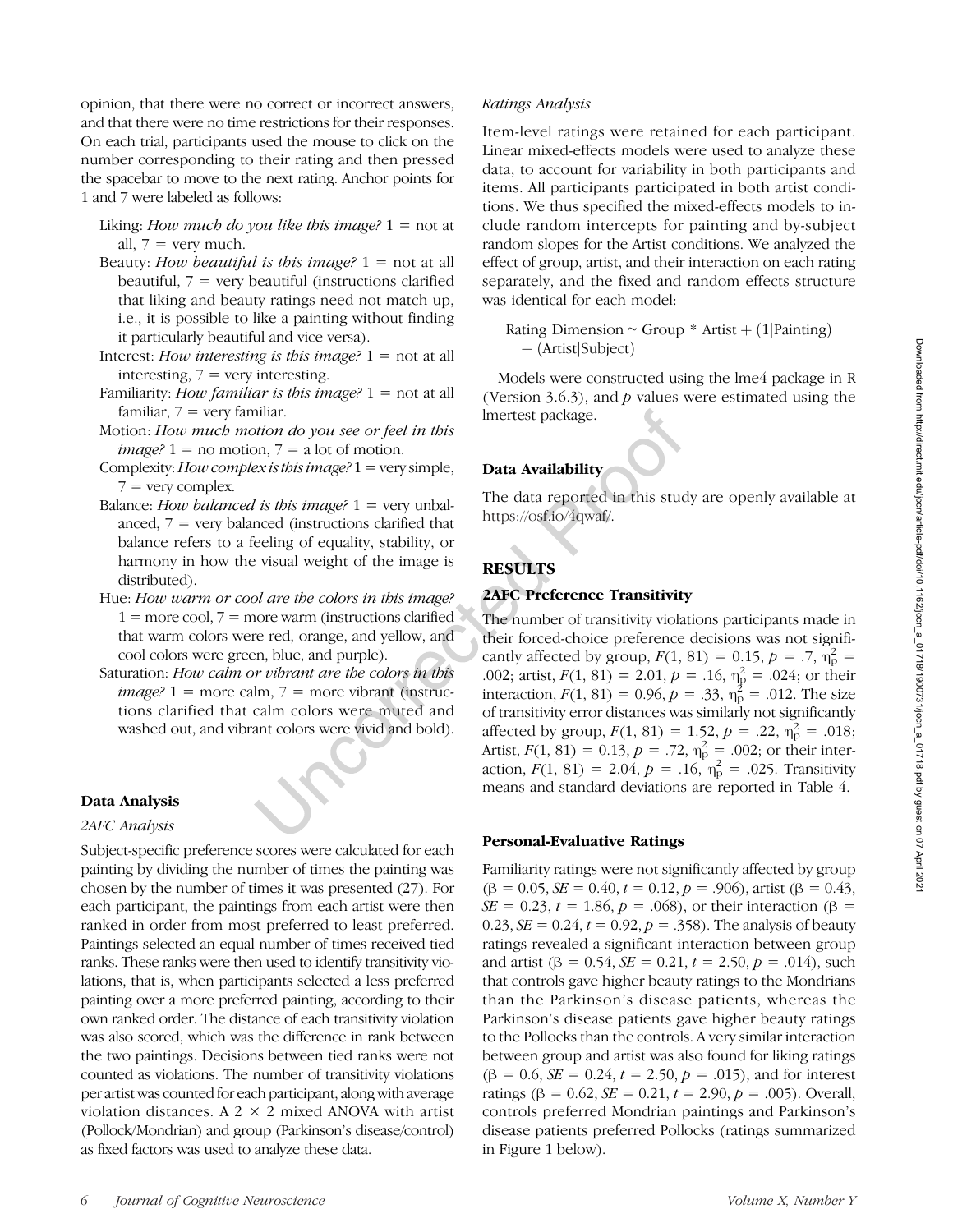|          | Group       |                  | Transitivity Violations | Error Distance   |      |
|----------|-------------|------------------|-------------------------|------------------|------|
| Artist   |             | $\boldsymbol{M}$ | SD                      | $\boldsymbol{M}$ | SD   |
| Mondrian | Control     | 8.85             | 4.99                    | 1.72             | 0.61 |
|          | Parkinson's | 8.58             | 5.11                    | 1.54             | 0.35 |
| Pollock  | Control     | 9.13             | 5.14                    | 1.59             | 0.41 |
|          | Parkinson's | 10.09            | 4.970                   | 1.61             | 0.36 |

Table 4. Descriptive Statistics for the 2AFC Preference Transitivity Task

### Formal-Composition Ratings

For motion ratings, there was a significant main effect of artist, confirming that the Pollock paintings were perceived as being higher in motion than the Mondrians  $(\beta = 2.32, \mathcal{S}E = 0.41, t = 5.72, p < .001)$ . There was also a significant main effect of group ( $\beta = 0.82$ ,  $SE = 0.26$ ,  $t =$ 3.16,  $p = .002$ ), such that Parkinson's disease patients systematically gave lower motion ratings across both sets of paintings. There was no significant interaction between group and artist ( $\beta = 0.36$ ,  $SE = 0.26$ ,  $t = 1.38$ ,  $p = .17$ ).

Pollocks were rated higher in complexity than Mondrians  $(\beta = 1.73, \text{S}E = 0.45, t = 3.85, p < .001)$ , but there was no significant effect of group ( $\beta = 0.15$ ,  $SE = 0.20$ ,  $t = 0.77$ ,  $p = .45$ ) and no interaction (β = 0.09, *SE* = 0.22,  $t = 0.39$ ,  $p = .70$ ). No significant effects were found for balance, hue, or saturation ratings (see Figure 1).

# Relationships between Motion, Appreciation, and Complexity

To summarize the results so far, we found that aesthetic appreciation was predicted by the interaction between group and artist. Across liking, beauty, and interest, the Mondrians were appreciated more by the controls than the Parkinson's disease patients, whereas the Pollocks were appreciated more by the Parkinson's disease patients than the controls. Motion was the only rating characterized

by a significant main effect of group, with Parkinson's disease patients giving significantly lower motion ratings across the board. Next, we examined whether the relationship between motion and appreciation was altered in Parkinson's disease.

Given that ratings were recorded at the trial level (i.e., each participant's responses to each painting), a traditional correlation approach would not accurately capture the data structure. Averaging each participant's ratings across the paintings fails to capture variability in the paintings themselves. On the other hand, correlating at the level of the item does not account for the variance explained by participants. To account for both by-item and by-subject variance, we used the "correlation" package in R to analyze correlations between the ratings with a multilevel approach that included random effects for participant and painting. Note that  $N$  is large enough under this approach, given the number of data points (1597), that even weak correlations are statistically significant. Greater weight should be given to  $r$  than  $p$  values when evaluating the practical significance of these correlations.

Not surprisingly, the three evaluative ratings (liking, beauty, and interest) were all highly correlated with each other. Liked paintings were beautiful,  $r(1595)$  = .82,  $p < .001$ ; beautiful paintings were interesting,  $r(1595) = .68$ ,  $p < .001$ ; and interesting paintings were liked,  $r(1595) = .77$ ,  $p < .001$ . Motion and complexity ratings were not strongly correlated with each other,



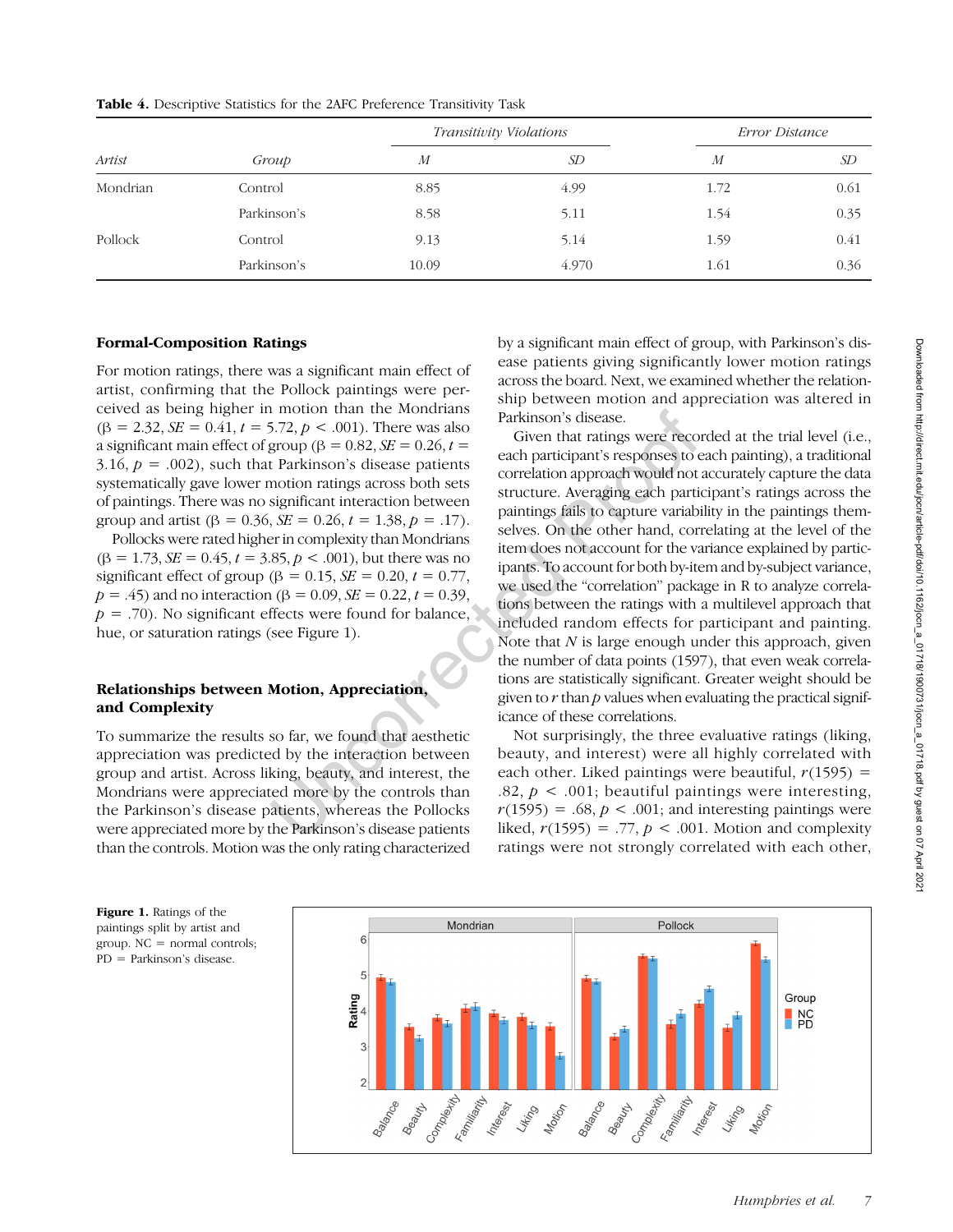$r(1595) = .33, p < .001$ , with complexity ratings accounting for only 10.89% of the variance in motion. Although the Pollock paintings were higher in both motion and complexity than the Mondrians, the minimal association between these variables suggests that effects observed in motion ratings are not driven by greater complexity. Correlation strengths are illustrated in Figure 2 below.

In addition, we examined whether the patients' motor symptom severity as measured by the UPDRS correlated with their perception of motion,  $r(40) = -.01$ ,  $p = .99$ , or beauty,  $r(40) = -.04$ ,  $p = .99$ , but found no significant relationships.

Next, we tested whether impairments in perceiving motion in the Parkinson's disease group altered the relationship between motion and appreciation (beauty and liking). Although the linear correlation strengths between motion and liking,  $r(1595) = .2, p < .001$ , and motion and beauty,  $r(1595) = .2, p < .001$ , were low, scatterplots suggested that the relationships were quadratic rather than linear. For both beauty and liking as dependent variables, three mixed models were constructed to test the interaction between group and motion ratings, with motion's relationship to beauty and liking treated as 1) linear, 2) quadratic, and 3) cubic. Model comparisons revealed that both types of polynomial regression outperformed the linear regression, but the cubic model did not improve on the quadratic model. Here, we report the models with quadratic terms for motion.

The interaction between group and motion significantly predicted beauty ( $\beta = 7.35$ ,  $SE = 3.32$ ,  $t = 2.22$ ,  $p = .027$ ) and liking ratings ( $\beta = 7.78$ ,  $SE = 3.75$ ,  $t = 2.08$ ,  $p = .038$ ). Figures 3 and 4 illustrate the results of these models. Controls demonstrate a quadratic relationship between motion and beauty/liking, where increases in motion at the low end are liked whereas increases in motion at the



Figure 3. Fitted values from the model testing the effect of group and motion ratings on beauty ratings.

high end are disliked. This relationship is markedly different for Parkinson's disease patients, who demonstrate a linear relationship between motion and beauty/liking.

To test the specificity of this relationship, we ran the same analysis procedure with complexity ratings instead of motion. Unlike the previous analyses with motion ratings, model comparisons revealed that including polynomial terms for complexity did not fit the data better than linear models, whereas the interaction between group and complexity also predicted beauty ( $\beta = 0.13$ ,  $SE =$ 0.05,  $t = 2.6$ ,  $p = .009$ ) and liking ( $\beta = 0.15$ ,  $SE = 0.05$ ,  $t = 2.73$ ,  $p = .006$ ). Figure 5A and 5B illustrates that these relationships differed between groups in slope rather than in shape, with Parkinson's disease patients demonstrating a slightly stronger relationship between complexity and appreciation.



Figure 2. Linear correlation strength between ratings. Control ratings of noninterest (hue and saturation) excluded for clarity.



Figure 4. Fitted values from the model testing the effect of group and motion ratings on liking ratings.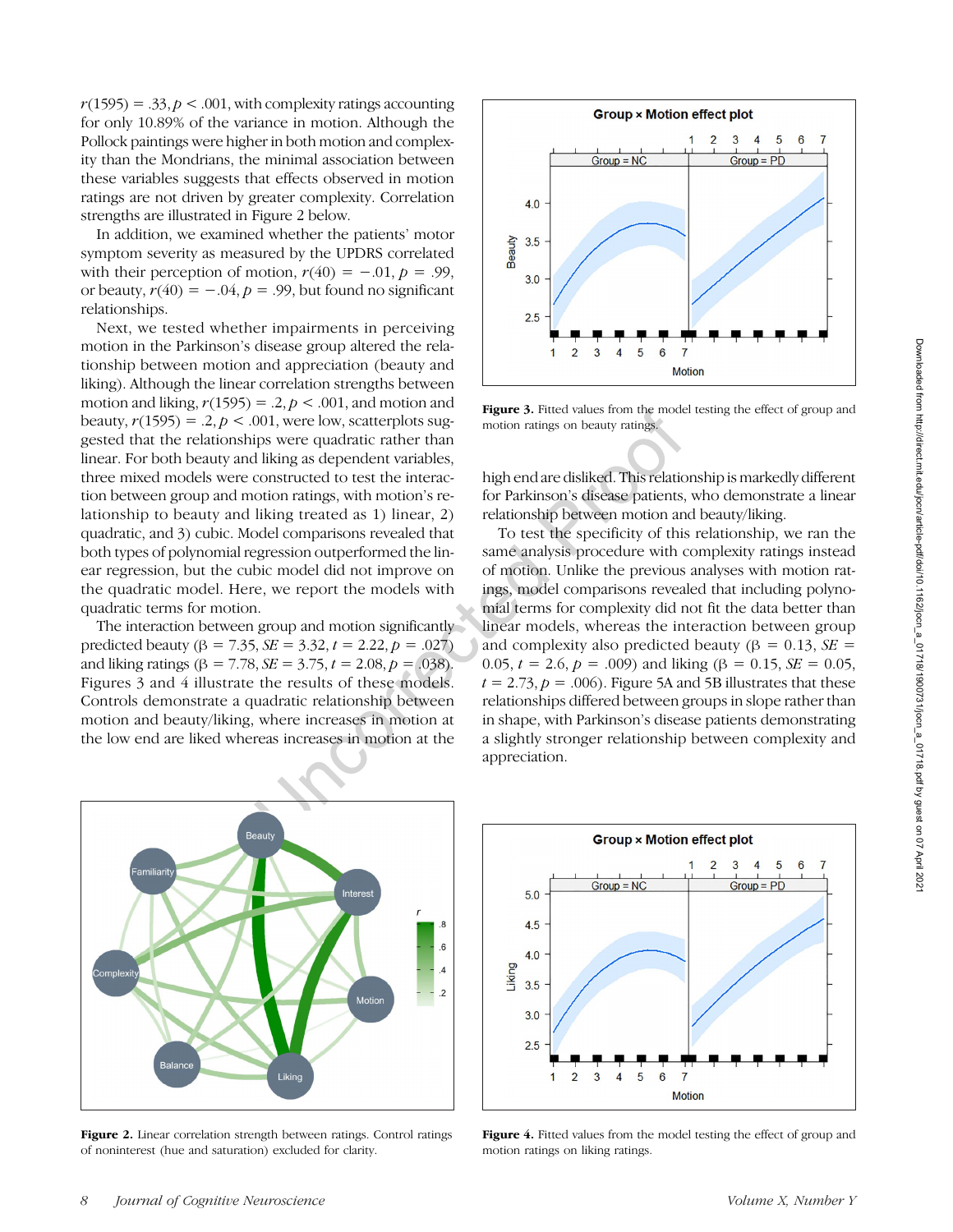

Figure 5. Fitted values from the models testing the effect of group and complexity ratings on (A) beauty and (B) liking ratings.

# DISCUSSION

Motivated by the common observation that the motor system is engaged in response to visual art, this study tested the hypothesis that the motor system functionally contributes to aesthetic experiences. In a study sample that was large compared to typical patient samples in neuropsychology, we examined how motor system dysfunction in Parkinson's disease affects aesthetic appreciation, the perception of movement in art, and the relationship between these variables. Our investigation provides several notable findings demonstrating that motor integrity of the viewer and motion characteristics of paintings contribute to aesthetic experiences.

At the most basic level, our data confirm the hypothesis that the perception of motion in art contributes to aesthetic experiences. People can infer degrees of movement in abstract paintings that are neither themselves moving nor depicting moving objects. These representations of movement are then systematically related to people's aesthetic evaluations, whether they are healthy controls or people with Parkinson's disease.

We can also dispense with another general hypothesis. One could imagine that striatal dysfunction would impair aesthetic valuation in general. On this account, people with Parkinson's disease would make aesthetic judgments that differed from healthy controls regardless of the attributes or painting under consideration. One might even predict that their judgments would be erratic in the 2AFC task for both Pollock and Mondrian paintings. This prediction was countered by the observation that healthy controls and people with Parkinson's disease were similarly consistent in their comparisons of paintings. Despite this internal consistency, as we describe below, people with Parkinson's disease did have altered aesthetic valuation of paintings as related to motion attributes.

Across both high-motion action paintings and lowmotion neoplastic paintings, people with Parkinson's

disease gave consistently lower ratings of the amount of movement present in the art. In fact, across nine rated dimensions, motion was the only feature characterized by a main effect of group. This finding provides evidence that the brain's motor system is involved in translating nonrepresentational information from static visual cues in the image into representations of movement. There are several possible explanations for this effect. First, as proposed by the embodied simulation account of aesthetics, observers may be able to simulate the movements of artists by observing the traces of their gestural strokes in the paint (Freedberg & Gallese, 2007). Under this view, the drips and flings of paint on Jackson Pollock's canvases are represented in the brains of observers as the bodily actions required to produce those splatters. If true, our results would suggest that Parkinson's disease patients are less able to translate paint traces into motor programs of the actions required to produce those patterns.

However, the fact that Mondrian's neoplastic works were also rated significantly higher in motion by controls relative to Parkinson's disease patients does not cohere well with this interpretation. Mondrian's fastidious style is notable for the *absence* of gestural strokes in his geometric abstractions, which contrast starkly with Pollock's gestural abstractions. If there are no visible movement traces from which observers can simulate actions, to what are participants reacting when they rate the movement content of Mondrian paintings? The Mondrian paintings receiving the highest motion ratings in this study contained more visual elements, overlapping lines, repetition, and many small areas of contrasting colors. Mondrian's final Boogie-Woogie paintings, inspired by the New York jazz scene, are viewed as dynamic and rhythmic, despite an absence of gestural brushwork. The grids of yellow lines intersecting with red and blue squares are compared to New York's grid layout, the movement of traffic, blinking lights, and the stuttering rhythms of jazz. It is possible that the feeling of movement brought about by works like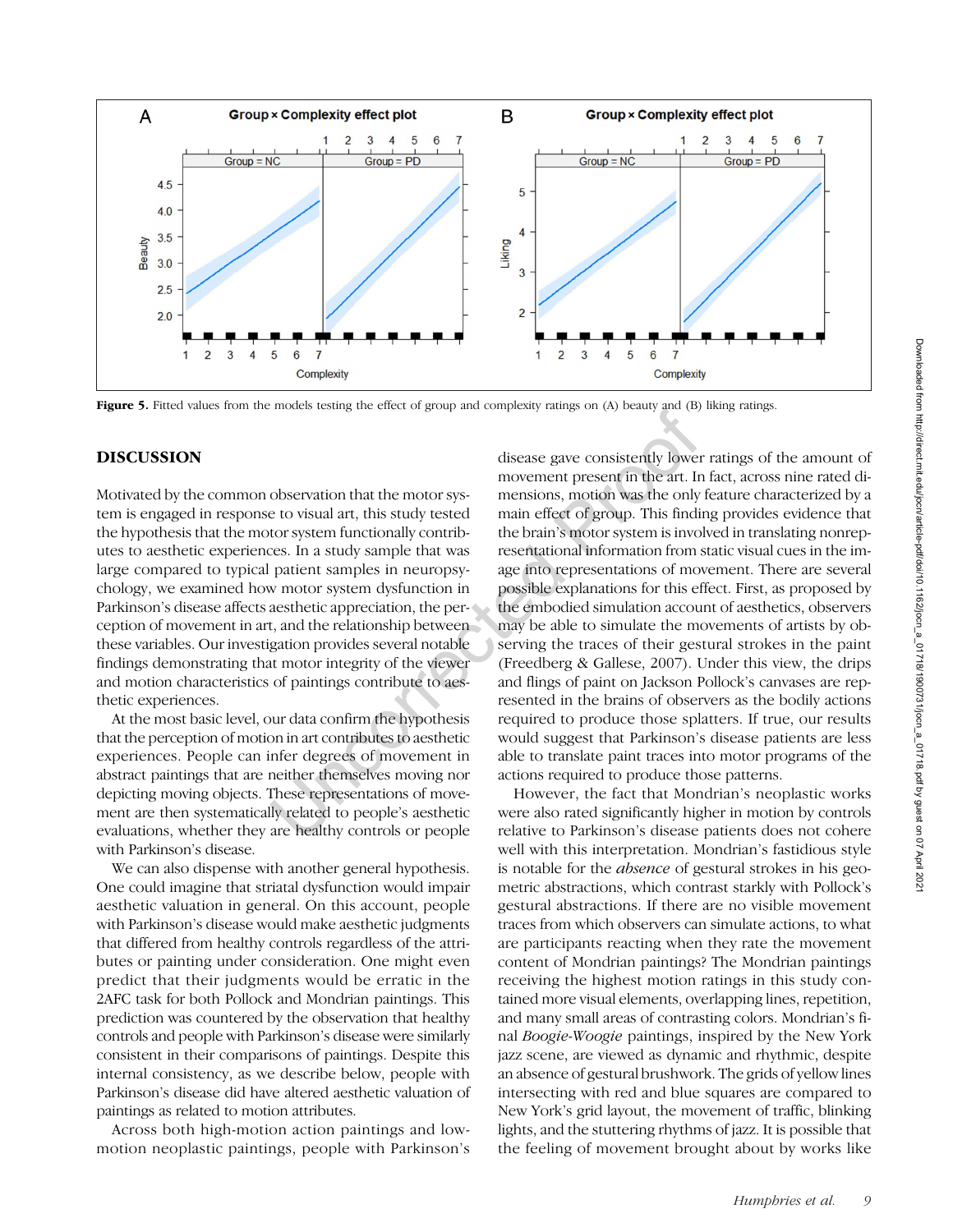these results from the way these visual elements are interpreted, leading to abstract representations of movement rather than simulations of specific bodily actions. Similarly, Pollock paintings may be felt as dynamic because the increasing number of overlapping colors and the manner of paint application leads to more repetition, curvature, and contrast, which are thought to evoke feelings of movement (Peters, 2007).

The aesthetic triad model (Chatterjee & Vartanian, 2014) suggests that aesthetic experiences are emergent mental states arising from interactions between three neural systems: sensory-motor, emotion-valuation, and knowledge-meaning. Prior work suggesting that the motor system contributes to aesthetic experiences has largely been focused on motor and premotor cortical areas. The results of this article extend these ideas by contributing to an understanding of interactions between the subcortical motor and valuation systems, both of which depend on the basal ganglia and their modulation by dopamine. However, we did not test how the knowledge-meaning component of the aesthetic triad interacts with the sensory-motor and value components in the context of Parkinson's disease. It may be expected that participants who know something about Pollock and how he created his works may be more likely to simulate his actions or be biased toward interpreting the visual information in his paintings as conveying action. However, it is not clear how the link between knowledge and the motor system would be affected in Parkinson's. Future work could test these hypotheses explicitly.

Although the data reported here cannot differentiate the exact mechanism by which motion is perceived in art, they do suggest that dysfunction of the cortico-subcortical motor circuit impairs the process of forming such movement representations. Although Parkinson's disease is a heterogeneous disease, the patients studied here were early in the natural course of their disease, presenting with motor symptoms but relatively unimpaired cognition. Nevertheless, it is possible that if judging the motion content of art requires abstract, relational thinking rather than action simulation, subtle cognitive impairments not captured by standard instruments could account for the impairments seen in the Parkinson's disease patients. However, the fact that motion was the only nonevaluative rating affected in Parkinson's disease argues against this possibility. Judgments of other concepts like balance and complexity might also be expected to be impaired if the judgment of motion content was driven by general cognitive impairment. In addition, people with Parkinson's disease demonstrated very similar levels of transitive preferences to the controls on the 2AFC task. This suggests that the patients were making sensible judgments that were internally consistent with respect to their own preferences. Moreover, on two relatively objective ratings—hue and saturation the Parkinson's disease patients were again indistinguishable from controls, suggesting that their general ability to judge formal aspects of an image remains intact.

Turning to the valuation ratings of the paintings—beauty, liking, and interest—at a first pass, one might be surprised to observe that the Parkinson's disease group demonstrated increased preferences for the Pollocks compared to the controls, whereas the controls appreciated the Mondrians more than the patients. A straightforward prediction is that people with Parkinson's disease would dislike Pollock paintings and be indistinguishable from controls with Mondrian paintings. Embodied simulation accounts of aesthetics propose that simulation allows us to empathize with, understand, and connect with the artist's feelings and intentions. Why should Parkinson's disease lead to an apparently enhanced appreciation of action paintings? Our analysis of the relationship between motion and preference ratings sheds some light on this issue.

Although the linear correlation strength between motion and the various appreciation ratings was low, visual inspection of the data suggested that the relationship could be quadratic. Polynomial regressions confirmed this, with models including quadratic terms for the motion–preference relationship outperforming those which included only linear terms. The interaction between group and motion ratings significantly predicted both beauty and liking ratings. Plots of the fitted regression models (Figures 3 and 4) demonstrate that the relationship between motion and aesthetic appreciation was quadratic in controls, but linear in patients. For controls, increases in motion at the low end of the scale were associated with increasing appreciation, whereas increases in motion at the high end of the scale predicted decreasing appreciation. Given that Parkinson's disease patients gave significantly lower motion ratings across the board, their apparently linear relationship between motion and appreciation may reflect that their limited perception of motion falls on the ascending side of the curve. Beyond basal ganglia dysfunction, Parkinson's disease is associated with abnormal functional activity in primary motor cortex (Burciu & Vaillancourt, 2018). If motor cortex is underactivated during art observation in Parkinson's disease, the normal processing that leads to increased motor activity during experiences of aesthetic displeasure is likely to be disrupted, but in a systematic way. The leftward shift in forming movement representations in people with Parkinson's disease would still result in internally consistent ratings as we observed in the 2AFC results.

The observed quadratic relationship between motion and aesthetic appreciation may help to clarify inconsistent findings in prior research. Whereas some studies linked increased motion to increased preference (Mastandrea & Umiltà, 2016; Ticini et al., 2014; Thakral et al., 2012), others found a negative relationship (Ishizu & Zeki, 2011; Di Dio et al., 2007; Kawabata & Zeki, 2004). We suggest the reason for this discrepancy is that the stimuli used in these studies may have been sampling different parts of the quadratic relationship we observed. As described earlier, Kawabata and Zeki (2004) suggested that the motor cortex activity previously observed in response to art may reflect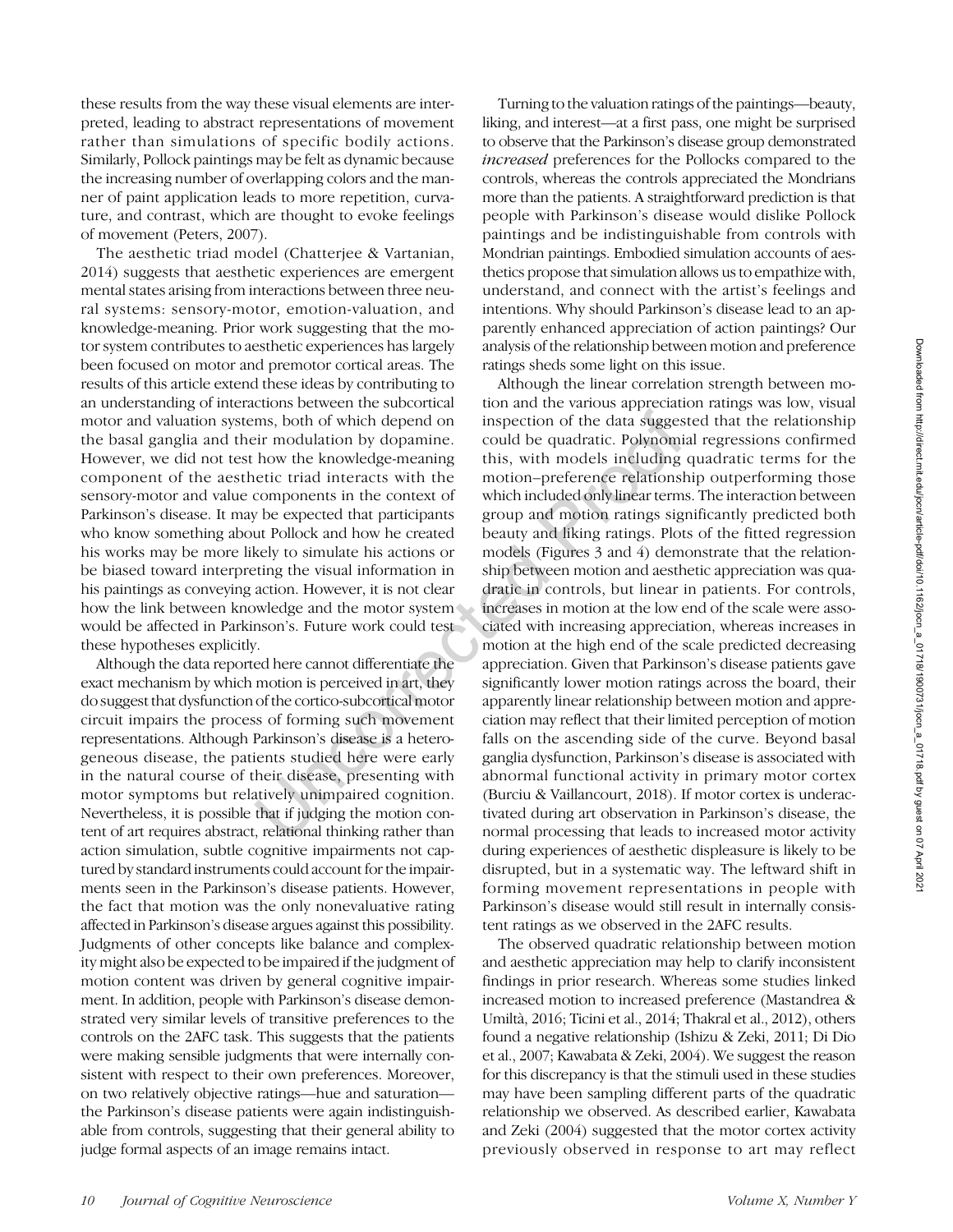Finally, it is worth emphasizing that the motion effects found in this study cannot be attributed purely to greater complexity in the higher motion paintings. Objectively, it is true that the paintings rated highest for motion tended to also be rated as more visually complex. However, motion and complexity ratings were only correlated at .33, whereas more overlapping concepts like beauty and liking were correlated at .82. We found no significant differences in the complexity ratings given by patients and controls, whereas motion ratings were significantly lower in the patients. Furthermore, whereas the relationship between aesthetic appreciation and motion ratings was markedly different for patients and controls, the relationship between appreciation and complexity was different in strength rather than in shape. Parkinson's disease patients demonstrated a steeper linear relationship between complexity and appreciation, which suggests they may find more visually intense stimuli the most appealing. Berlyne (1974) famously proposed that aesthetic preferences depend partly on the level of arousal evoked by the complexity of the stimulus. Changes in the efficacy of striatal dopamine transmission in Parkinson's may affect the relationship between complexity and aesthetic preferences. For example, it has been suggested that pharmacological dopamine manipulation might alter the differential activation of approach–avoidance mechanisms in response to intense stimuli (Norbury & Husain, 2015). Under this view, a painting of sufficient intensity to evoke a peak aesthetic response in a control may be insufficient to elicit the same reaction in a PD patient.

Relatedly, it should be noted that the patients in this study participated while on their usual medication. One factor not yet considered is the effect that dopaminergic medication might have on aesthetic experiences. Dopamine plays a significant role in the normal functioning of the brain's reward system, which is consequently disturbed in Parkinson's disease. For example, there is an association between antiparkinsonian medications, especially dopamine agonists, and the onset of impulse control disorders (Norbury & Husain, 2015; Cools, Barker, Sahakian, & Robbins, 2003). The neurobiological effects of both dopamine dysfunction and dopaminergic medication on visual aesthetic preferences have not yet been tested experimentally and remain an important avenue for future research. A study comparing aesthetic judgments of Parkinson's patients on and off medication would be particularly instructive.

# **Conclusion**

Art appreciation is considered essential to human experience. This study provides clear evidence that altered neural functioning changes the way art is perceived and valued.

People with neurological motor dysfunction demonstrated decreased experiences of motion in art, enhanced preferences for high-motion art, and a fundamentally altered relationship between motion and aesthetic appreciation. Our results do not accord well with a straightforward embodied simulation account of aesthetics, because artworks that did not include visual traces of the artist's actions were still experienced as lower in motion by people with Parkinson's disease. We suggest that visual features such as contrast, repetition, number of elements, and curvature may be apprehended metaphorically as abstract representations of movement rather than simulated as actions. Overall, we find support for hypotheses linking motion, motor responses, and aesthetic appreciation. People with Parkinson's disease have altered art appreciation that is linked specifically to their altered ability to form movement representations from static abstract images.

# APPENDIX: LIST OF PAINTINGS USED AS STIMULI

Jackson Pollock paintings:

- 1. Eyes in the heat, 1946
- 2. Alchemy, 1947
- 3. Number 1A, 1948
- 4. Number 3, 1948
- 5. Untitled (Green Silver), 1949
- 6. Number 1, 1949
- 7. Autumn Rhythm (Number 30), 1950
- 8. Number 18, 1950
- 9. Convergence, 1952
- 10. The Deep, 1953

Piet Mondrian paintings:

- 1. Tableau No. 2/Composition No. VII, 1913
- 2. Composition No.VI, Composition 9 (Blue Façade), 1914
- 3. Composition No. 10 (Pier and Ocean), 1915
- 4. Composition with Large Red Plane, Yellow, Black, Gray and Blue, 1921
- 5. Lozenge Composition with Yellow, Black, Blue, Red, and Gray, 1921
- 6. Tableau I: Lozenge with Four Lines and Gray, 1926
- 7. Composition No. II, with Red and Blue, 1929
- 8. Composition in White, Black, and Red, 1936
- 9. Composition with Yellow, Blue and Red, 1942
- 10. Victory Boogie Woogie, 1944

# Acknowledgments

The authors thank Charles Siegel for assisting in scoring data.

Reprint requests should be sent to Stacey Humphries, Penn Center for Neuroaesthetics, University of Pennsylvania, 3 West Gates, 3400 Spruce Street, Philadelphia, PA 19104-6243, or via e-mail: stacey.a.humphries@gmail.com.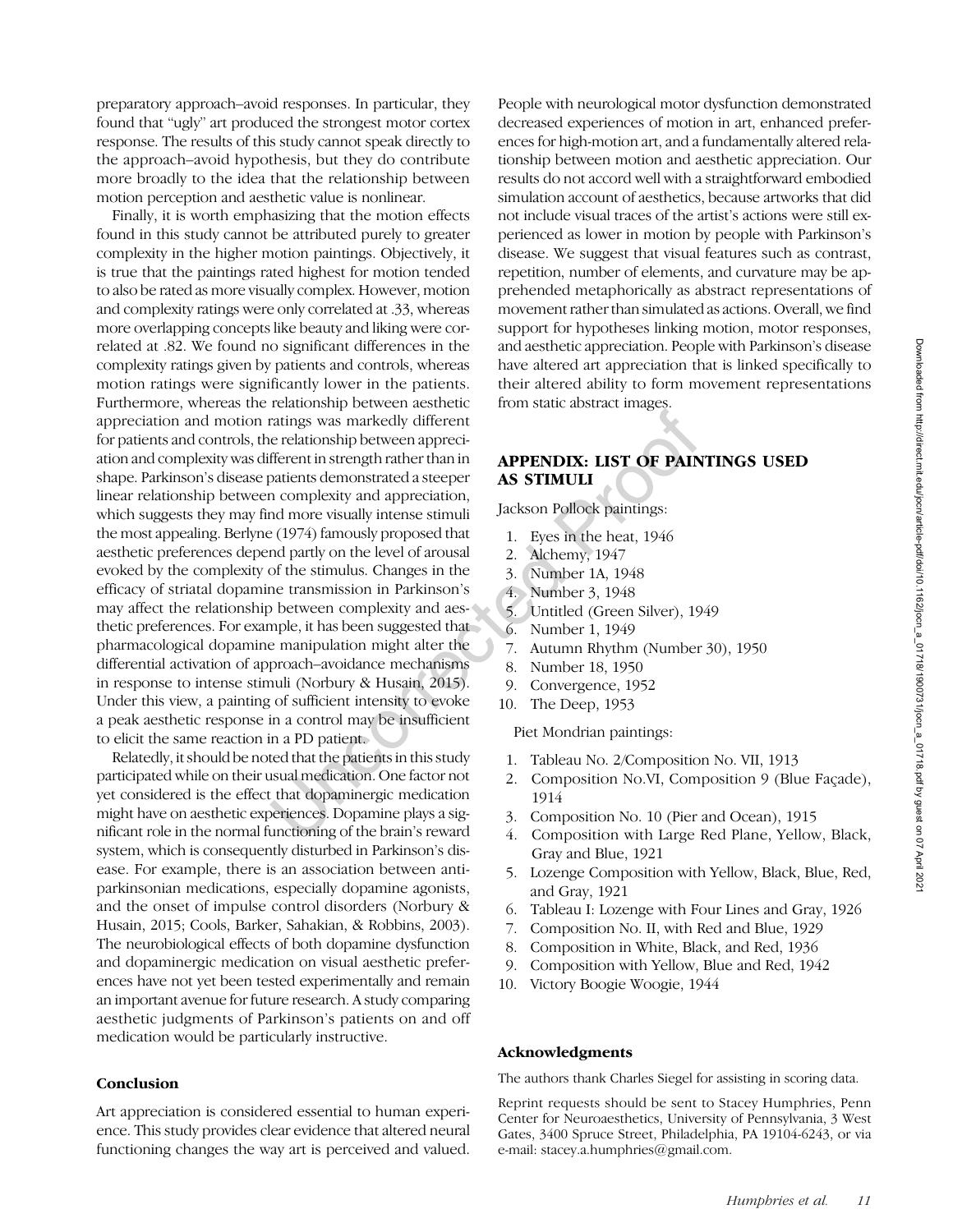# Author Contributions

Stacey Humphries: Conceptualization; Data curation; Formal analysis; Investigation; Methodology; Project administration; Visualization; Writing—Original draft; Writing— Review & editing. Jacqueline Rick: Conceptualization; Data curation; Project administration; Resources; Writing— Review & editing. Daniel Weintraub: Conceptualization; Data curation; Resources; Writing—Review & editing. Anjan Chatterjee: Conceptualization; Funding acquisition; Methodology; Project administration; Resources; Supervision; Writing—Original draft; Writing—Review & editing.

# Funding Information

Anjan Chatterjee, Smith Family Fund.

# Diversity in Citation Practices

A retrospective analysis of the citations in every article published in this journal from 2010 to 2020 has revealed a persistent pattern of gender imbalance: Although the proportions of authorship teams (categorized by estimated gender identification of first author/last author) publishing in the *Journal of Cognitive Neuroscience* (*JoCN*) during this period were  $M(an)/M = .408$ ,  $W(oman)/M = .335$ ,  $M/W = .108$ , and  $W/W = .149$ , the comparable proportions for the articles that these authorship teams cited were  $M/M = .579$ , W/M = .243, M/W = .102, and W/W = .076 (Fulvio et al., JoCN, 33:1, pp. 3–7). Consequently, JoCN encourages all authors to consider gender balance explicitly when selecting which articles to cite and gives them the opportunity to report their article's gender citation balance. The authors of this article report its proportions of citations by gender category to be as follows:  $M/M = .488$ ;  $W/M =$ .279;  $M/W = .116$ ;  $W/W = .116$ .

# **REFERENCES**

- Aharon, I., Etcoff, N., Ariely, D., Chabris, C. F., O'Connor, E., & Breiter, H. C. (2001). Beautiful faces have variable reward value: fMRI and behavioral evidence. Neuron, 32, 537–551. DOI: [https://doi.org/10.1016/S0896-6273\(01\)00491-3](https://doi.org/10.1016/S0896-6273(01)00491-3), PMID: [11709163](https://europepmc.org/article/MED/11709163)
- Ardizzi, M., Ferroni, F., Siri, F., Umiltà, M. A., Cotti, A., Calbi, M., et al. (2020). Beholders' sensorimotor engagement enhances aesthetic rating of pictorial facial expressions of pain. Psychological Research, 84, 370-379. DOI: [https://doi.org/10](https://doi.org/10.1007/s00426-018-1067-7) [.1007/s00426-018-1067-7](https://doi.org/10.1007/s00426-018-1067-7), PMID: [30073408](https://europepmc.org/article/MED/30073408)
- Battaglia, F., Lisanby, S. H., & Freedberg, D. (2011). Corticomotor excitability during observation and imagination of a work of art. Frontiers in Human Neuroscience, 5, 79. DOI: <https://doi.org/10.3389/fnhum.2011.00079>, PMID: [21897813](https://europepmc.org/article/MED/21897813), PMCID: [PMC3159953](https://www.ncbi.nlm.nih.gov/pmc/articles/PMC3159953)
- Belfi, A. M., Vessel, E. A., Brielmann, A., Isik, A. I., Chatterjee, A., Leder, H., et al. (2019). Dynamics of aesthetic experience are reflected in the default-mode network. Neuroimage, 188, 584–597. DOI: [https://doi.org/10.1016/j.neuroimage.2018.12](https://doi.org/10.1016/j.neuroimage.2018.12.017) [.017,](https://doi.org/10.1016/j.neuroimage.2018.12.017) PMID: [30543845](https://europepmc.org/article/MED/30543845)
- Berlyne, D. E. (1974). Studies in the new experimental aesthetics: Steps toward an objective psychology of aesthetic appreciation. Washington, DC: Hemisphere Publishing Corporation.
- Bocanegra, Y., García, A. M., Lopera, F., Pineda, D., Baena, A., Ospina, P., et al. (2017). Unspeakable motion: Selective action-verb impairments in Parkinson's disease patients without mild cognitive impairment. Brain and Language, 168, 37–46. DOI: [https://doi.org/10.1016/j.bandl.2017.01.005,](https://doi.org/10.1016/j.bandl.2017.01.005) PMID: [28131052](https://europepmc.org/article/MED/28131052)
- Burciu, R. G., & Vaillancourt, D. E. (2018). Imaging of motor cortex physiology in Parkinson's disease. Movement Disorders, 33, 1688–1699. DOI: [https://doi.org/10.1002/mds.102,](https://doi.org/10.1002/mds.102) PMID: [30280416](https://europepmc.org/article/MED/30280416), PMCID: [PMC6261674](https://www.ncbi.nlm.nih.gov/pmc/articles/PMC6261674)
- Chatterjee, A. (2013). The aesthetic brain: How we evolved to desire beauty and enjoy art. New York: Oxford University Press. DOI: [https://doi.org/10.1093/acprof:oso/9780199811809](https://doi.org/10.1093/acprof:oso/9780199811809.001.0001) [.001.0001](https://doi.org/10.1093/acprof:oso/9780199811809.001.0001)
- Chatterjee, A., & Vartanian, O. (2014). Neuroaesthetics. Trends in Cognitive Sciences, 18, 370–375. DOI: [https://doi.org/10](https://doi.org/10.1016/j.tics.2014.03.003) [.1016/j.tics.2014.03.003,](https://doi.org/10.1016/j.tics.2014.03.003) **PMID:** [24768244](https://europepmc.org/article/MED/24768244)
- Chatterjee, A., Widick, P., Sternschein, R., Smith, W. B., & Bromberger, B. (2010). The assessment of art attributes. Empirical Studies of the Arts, 28, 207–222. DOI: [https://doi](https://doi.org/10.2190/EM.28.2.f) [.org/10.2190/EM.28.2.f](https://doi.org/10.2190/EM.28.2.f)
- Concerto, C., Infortuna, C., Mineo, L., Pereira, M., Freedberg, D., Chusid, E., et al. (2016). Observation of implied motion in a work of art modulates cortical connectivity and plasticity. Journal of Exercise Rebabilitation, 12, 417-423. DOI: [https://doi.org/10.12965/jer.1632656.328,](https://doi.org/10.12965/jer.1632656.328) PMID: [27807519](https://europepmc.org/article/MED/27807519), **PMCID: [PMC5091056](https://www.ncbi.nlm.nih.gov/pmc/articles/PMC5091056)**
- Cools, R., Barker, R. A., Sahakian, B. J., & Robbins, T. W. (2003). L-Dopa medication remediates cognitive inflexibility, but increases impulsivity in patients with Parkinson's disease. Neuropsychologia, 41, 1431–1441. DOI: [https://doi.org/10](https://doi.org/10.1016/S0028-3932(03)00117-9) [.1016/S0028-3932\(03\)00117-9,](https://doi.org/10.1016/S0028-3932(03)00117-9) **PMID:** [12849761](https://europepmc.org/article/MED/12849761)
- Di Dio, C., Macaluso, E., & Rizzolatti, G. (2007). The golden beauty: Brain response to classical and renaissance sculptures. PLoS One, 2, e1201. DOI: [https://doi.org/10.1371/journal](https://doi.org/10.1371/journal.pone.0001201) [.pone.0001201,](https://doi.org/10.1371/journal.pone.0001201) PMID: [18030335](https://europepmc.org/article/MED/18030335), PMCID: [PMC2065898](https://www.ncbi.nlm.nih.gov/pmc/articles/PMC2065898)
- Faust, N. T., Chatterjee, A., & Christopoulos, G. I. (2019). Beauty in the eyes and the hand of the beholder: Eye and hand movements' differential responses to facial attractiveness. Journal of Experimental Social Psychology, 85, 103884. DOI: <https://doi.org/10.1016/j.jesp.2019.103884>
- Fernandino, L., Conant, L. L., Binder, J. R., Blindauer, K., Hiner, B., Spangler, K., et al. (2013). Parkinson's disease disrupts both automatic and controlled processing of action verbs. Brain and Language, 127, 65–74. DOI: [https://doi.org/10.1016/j](https://doi.org/10.1016/j.bandl.2012.07.008) [.bandl.2012.07.008](https://doi.org/10.1016/j.bandl.2012.07.008), PMID: [22910144](https://europepmc.org/article/MED/22910144), PMCID: [PMC3574625](https://www.ncbi.nlm.nih.gov/pmc/articles/PMC3574625)
- Freedberg, D., & Gallese, V. (2007). Motion, emotion and empathy in esthetic experience. Trends in Cognitive Sciences, 11, 197–203. **DOI:** [https://doi.org/10.1016/j.tics](https://doi.org/10.1016/j.tics.2007.02.003) [.2007.02.003](https://doi.org/10.1016/j.tics.2007.02.003), **PMID**: [17347026](https://europepmc.org/article/MED/17347026)
- Galvan, A., & Wichmann, T. (2008). Pathophysiology of Parkinsonism. Clinical Neurophysiology, 119, 1459–1474. DOI: <https://doi.org/10.1016/j.clinph.2008.03.017>, PMID: [18467168](https://europepmc.org/article/MED/18467168), PMCID: [PMC2467461](https://www.ncbi.nlm.nih.gov/pmc/articles/PMC2467461)
- Helmich, R. C., de Lange, F. P., Bloem, B. R., & Toni, I. (2007). Cerebral compensation during motor imagery in Parkinson's disease. Neuropsychologia, 45, 2201–2215. DOI: [https://doi](https://doi.org/10.1016/j.neuropsychologia.2007.02.024) [.org/10.1016/j.neuropsychologia.2007.02.024](https://doi.org/10.1016/j.neuropsychologia.2007.02.024), PMID: [17448507](https://europepmc.org/article/MED/17448507)
- Humphries, S., Holler, J., Crawford, T. J., Herrera, E., & Poliakoff, E. (2016). A third-person perspective on co-speech action gestures in Parkinson's disease. Cortex, 78, 44–54. DOI: <https://doi.org/10.1016/j.cortex.2016.02.009>, PMID: [26995225](https://europepmc.org/article/MED/26995225), PMCID: [PMC4865523](https://www.ncbi.nlm.nih.gov/pmc/articles/PMC4865523)
- Humphries, S., Klooster, N., Cardillo, E., Weintraub, D., Rick, J., & Chatterjee, A. (2019). From action to abstraction: The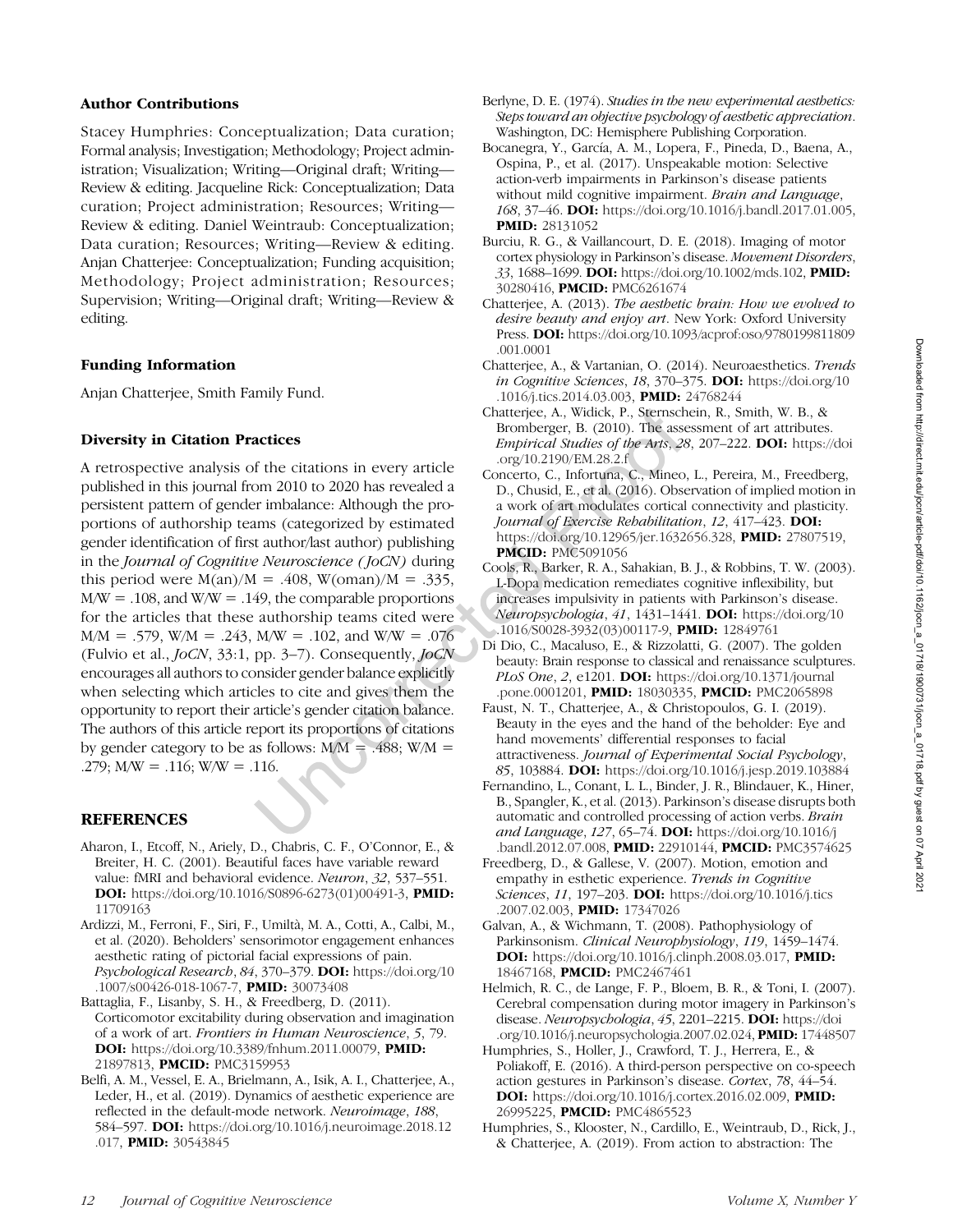sensorimotor grounding of metaphor in Parkinson's disease. Cortex, 121, 362–384. DOI: [https://doi.org/10.1016/j.cortex](https://doi.org/10.1016/j.cortex.2019.09.005) [.2019.09.005](https://doi.org/10.1016/j.cortex.2019.09.005), PMID: [31678683,](https://europepmc.org/article/MED/31678683) PMCID: [PMC6903422](https://www.ncbi.nlm.nih.gov/pmc/articles/PMC6903422)

Ishizu, T., & Zeki, S. (2011). Toward a brain-based theory of beauty. PLoS One, 6, e21852. DOI: [https://doi.org/10.1371/journal](https://doi.org/10.1371/journal.pone.0021852) [.pone.0021852,](https://doi.org/10.1371/journal.pone.0021852) PMID: [21755004](https://europepmc.org/article/MED/21755004), PMCID: [PMC3130765](https://www.ncbi.nlm.nih.gov/pmc/articles/PMC3130765)

Kable, J. W., Kan, I. P., Wilson, A., Thompson-Schill, S. L., & Chatterjee, A. (2005). Conceptual representations of action in the lateral temporal cortex. Journal of Cognitive Neuroscience, 17, 1855–1870. DOI: [https://doi.org/10.1162](https://doi.org/10.1162/089892905775008625) [/089892905775008625](https://doi.org/10.1162/089892905775008625), PMID: [16356324](https://europepmc.org/article/MED/16356324)

Kable, J. W., Lease-Spellmeyer, J., & Chatterjee, A. (2002). Neural substrates of action event knowledge. Journal of Cognitive Neuroscience, 14, 795–805. DOI: [https://doi.org](https://doi.org/10.1162/08989290260138681) [/10.1162/08989290260138681,](https://doi.org/10.1162/08989290260138681) PMID: [12167263](https://europepmc.org/article/MED/12167263)

Kawabata, H., & Zeki, S. (2004). Neural correlates of beauty. Journal of Neurophysiology, 91, 1699-1705. DOI: [https://doi](https://doi.org/10.1152/jn.00696.2003) [.org/10.1152/jn.00696.2003](https://doi.org/10.1152/jn.00696.2003), PMID: [15010496](https://europepmc.org/article/MED/15010496)

Kim, C.-Y., & Blake, R. (2007). Brain activity accompanying perception of implied motion in abstract paintings. Spatial Vision, 20, 545-560. DOI: [https://doi.org/10.1163](https://doi.org/10.1163/156856807782758395) [/156856807782758395](https://doi.org/10.1163/156856807782758395), PMID: [18338460](https://europepmc.org/article/MED/18338460)

Knoblich, G., Seigerschmidt, E., Flach, R., & Prinz, W. (2002). Authorship effects in the prediction of handwriting strokes: Evidence for action simulation during action perception. Quarterly Journal of Experimental Psychology, 55, 1027–1046. DOI: <https://doi.org/10.1080/02724980143000631>, PMID: [12188508](https://europepmc.org/article/MED/12188508)

Kourtzi, Z., & Kanwisher, N. (2000). Activation in human MT/MST by static images with implied motion. Journal of Cognitive Neuroscience, 12, 48–55. DOI: [https://doi.org/10](https://doi.org/10.1162/08989290051137594) [.1162/08989290051137594](https://doi.org/10.1162/08989290051137594), PMID: [10769305](https://europepmc.org/article/MED/10769305)

Lauring, J. O., Pelowski, M., Specker, E., Ishizu, T., Haugbøl, S., Hollunder, B., et al. (2019). Parkinson's disease and changes in the appreciation of art: A comparison of aesthetic and formal evaluations of paintings between PD patients and healthy controls. Brain and Cognition, 136, 103597. DOI: [https://doi.org/10.1016/j.bandc.2019.103597,](https://doi.org/10.1016/j.bandc.2019.103597) PMID: [31491732](https://europepmc.org/article/MED/31491732)

Leder, H., Bär, S., & Topolinski, S. (2012). Covert painting simulations influence aesthetic appreciation of artworks. Psychology Science, 23, 1479–1481. DOI: [https://doi.org/10](https://doi.org/10.1177/0956797612452866) [.1177/0956797612452866,](https://doi.org/10.1177/0956797612452866) PMID: [23137968](https://europepmc.org/article/MED/23137968)

Lindenbach, D., & Bishop, C. (2013). Critical involvement of the motor cortex in the pathophysiology and treatment of Parkinson's disease.Neuroscience and Biobehavioral Reviews, 37, 2737–2750. DOI: [https://doi.org/10.1016/j.neubiorev.2013](https://doi.org/10.1016/j.neubiorev.2013.09.008) [.09.008](https://doi.org/10.1016/j.neubiorev.2013.09.008), PMID: [24113323,](https://europepmc.org/article/MED/24113323) PMCID: [PMC3859864](https://www.ncbi.nlm.nih.gov/pmc/articles/PMC3859864)

Longcamp, M., Anton, J.-L., Roth, M., & Velay, J.-L. (2005). Premotor activations in response to visually presented single letters depend on the hand used to write: A study on left-handers. Neuropsychologia, 43, 1801–1809. DOI: [https://](https://doi.org/10.1016/j.neuropsychologia.2005.01.020) [doi.org/10.1016/j.neuropsychologia.2005.01.020](https://doi.org/10.1016/j.neuropsychologia.2005.01.020), PMID: [16154456](https://europepmc.org/article/MED/16154456)

Longcamp, M., Tanskanen, T., & Hari, R. (2006). The imprint of action: Motor cortex involvement in visual perception of handwritten letters. Neuroimage, 33, 681–688. DOI: [https://](https://doi.org/10.1016/j.neuroimage.2006.06.042) [doi.org/10.1016/j.neuroimage.2006.06.042](https://doi.org/10.1016/j.neuroimage.2006.06.042), PMID: [16965922](https://europepmc.org/article/MED/16965922)

Mastandrea, S., & Umiltà, M. A. (2016). Futurist art: Motion and aesthetics as a function of title. Frontiers in Human Neuroscience, 10, 201. DOI: [https://doi.org/10.3389/fnhum](https://doi.org/10.3389/fnhum.2016.00201) [.2016.00201,](https://doi.org/10.3389/fnhum.2016.00201) PMID: [27242471,](https://europepmc.org/article/MED/27242471) PMCID: [PMC4868917](https://www.ncbi.nlm.nih.gov/pmc/articles/PMC4868917)

Menninghaus, W., Wagner, V., Wassiliwizky, E., Schindler, I., Hanich, J., Jacobsen, T., et al. (2019). What are aesthetic emotions? Psychological Review, 126, 171-195. DOI: [https://](https://doi.org/10.1037/rev0000135) [doi.org/10.1037/rev0000135](https://doi.org/10.1037/rev0000135), PMID: [30802122](https://europepmc.org/article/MED/30802122)

Nakamura, K., & Kawabata, H. (2015). Transcranial direct current stimulation over the medial prefrontal cortex and left primary motor cortex (mPFC-lPMC) affects subjective beauty but not ugliness. Frontiers in Human Neuroscience, 9, 654. DOI: <https://doi.org/10.3389/fnhum.2015.00654>, PMID: [26696865,](https://europepmc.org/article/MED/26696865) PMCID: [PMC4672048](https://www.ncbi.nlm.nih.gov/pmc/articles/PMC4672048)

- Nasreddine, Z. S., Phillips, N. A., Bédirian, V., Charbonneau, S., Whitehead, V., Collin, I., et al. (2005). The Montreal Cognitive Assessment, MoCA: A brief screening tool for mild cognitive impairment. Journal of the American Geriatrics Society, 53, 695–699. **DOI:** [https://doi.org/10.1111/j.1532-5415.2005](https://doi.org/10.1111/j.1532-5415.2005.53221.x) [.53221.x](https://doi.org/10.1111/j.1532-5415.2005.53221.x), PMID: [15817019](https://europepmc.org/article/MED/15817019)
- Norbury, A., & Husain, M. (2015). Sensation-seeking: Dopaminergic modulation and risk for psychopathology. Behavioral Brain Research, 288, 79-93. DOI: [https://doi](https://doi.org/10.1016/j.bbr.2015.04.015) [.org/10.1016/j.bbr.2015.04.015,](https://doi.org/10.1016/j.bbr.2015.04.015) PMID: [25907745](https://europepmc.org/article/MED/25907745)
- Osaka, N., Matsuyoshi, D., Ikeda, T., & Osaka, M. (2010). Implied motion because of instability in Hokusai Manga activates the human motion-sensitive extrastriate visual cortex: An fMRI study of the impact of visual art. NeuroReport, 21, 264–267. DOI: [https://doi.org/10.1097](https://doi.org/10.1097/WNR.0b013e328335b371) [/WNR.0b013e328335b371,](https://doi.org/10.1097/WNR.0b013e328335b371) PMID: [20125056](https://europepmc.org/article/MED/20125056)
- Peters, G. (2007). Aesthetic primitives of images for visualization. In Proceedings of the 11th International Conference on Information Visualization (pp. 316–325). Zurich, Switzerland: IEEE. DOI: <https://doi.org/10.1109/IV.2007.20>
- Poliakoff, E. (2013). Representation of action in Parkinson's disease: Imagining, observing, and naming actions. Journal of Neuropsychology, 7, 241–254. DOI: [https://doi.org/10](https://doi.org/10.1111/jnp.12005) [.1111/jnp.12005,](https://doi.org/10.1111/jnp.12005) PMID: [23320735](https://europepmc.org/article/MED/23320735)

Proverbio, A. M., Riva, F., & Zani, A. (2009). Observation of static pictures of dynamic actions enhances the activity of movement-related brain areas. PLoS One, 4, e5389. DOI: [https://doi.org/10.1371/journal.pone.0005389,](https://doi.org/10.1371/journal.pone.0005389) PMID: [19421311,](https://europepmc.org/article/MED/19421311) PMCID: [PMC2671843](https://www.ncbi.nlm.nih.gov/pmc/articles/PMC2671843)

- Sbriscia-Fioretti, B., Berchio, C., Freedberg, D., Gallese, V., & Umiltà, M. A. (2013). ERP modulation during observation of abstract paintings by Franz Kline. PLoS One, 8, e75241. DOI: <https://doi.org/10.1371/journal.pone.0075241>, PMID: [24130693,](https://europepmc.org/article/MED/24130693) PMCID: [PMC3793982](https://www.ncbi.nlm.nih.gov/pmc/articles/PMC3793982)
- Senior, C., Barnes, J., Giampietro, V., Simmons, A., Bullmore, E. T., Brammer, M., et al. (2000). The functional neuroanatomy of implicit-motion perception or representational momentum. Current Biology, 10, 16–22. DOI: [https://doi.org/10.1016/S0960](https://doi.org/10.1016/S0960-9822(99)00259-6) [-9822\(99\)00259-6](https://doi.org/10.1016/S0960-9822(99)00259-6), PMID: [10660297](https://europepmc.org/article/MED/10660297)
- Taylor, J. E. T., Witt, J. K., & Grimaldi, P. J. (2012). Uncovering the connection between artist and audience: Viewing painted brushstrokes evokes corresponding action representations in the observer. Cognition, 125, 26–36. **DOI:** [https://doi.org/10](https://doi.org/10.1016/j.cognition.2012.06.012) [.1016/j.cognition.2012.06.012](https://doi.org/10.1016/j.cognition.2012.06.012), PMID: [22986017](https://europepmc.org/article/MED/22986017)
- Thakral, P. P., Moo, L. R., & Slotnick, S. D. (2012). A neural mechanism for aesthetic experience. NeuroReport, 23, 310–313. DOI: [https://doi.org/10.1097/WNR.0b013e328351759f,](https://doi.org/10.1097/WNR.0b013e328351759f) PMID: [22357395](https://europepmc.org/article/MED/22357395)
- Ticini, L. F., Rachman, L., Pelletier, J., & Dubal, S. (2014). Enhancing aesthetic appreciation by priming canvases with actions that match the artist's painting style. Frontiers in Human Neuroscience, 8, 391. DOI: [https://doi.org/10.3389](https://doi.org/10.3389/fnhum.2014.00391) [/fnhum.2014.00391](https://doi.org/10.3389/fnhum.2014.00391), PMID: [24917808](https://europepmc.org/article/MED/24917808), PMCID: [PMC4043134](https://www.ncbi.nlm.nih.gov/pmc/articles/PMC4043134)
- Umiltà, M. A., Berchio, C., Sestito, M., Freedberg, D., & Gallese, V. (2012). Abstract art and cortical motor activation: An EEG study. Frontiers in Human Neuroscience, 6, 311. DOI: [https://doi.org/10.3389/fnhum.2012.00311,](https://doi.org/10.3389/fnhum.2012.00311) PMID: [23162456,](https://europepmc.org/article/MED/23162456) **PMCID: [PMC3499799](https://www.ncbi.nlm.nih.gov/pmc/articles/PMC3499799)**
- Urgesi, C., Moro, V., Candidi, M., & Aglioti, S. M. (2006). Mapping implied body actions in the human motor system. Journal of Neuroscience, 26, 7942-7949. DOI: [https://doi](https://doi.org/10.1523/JNEUROSCI.1289-06.2006) [.org/10.1523/ JNEUROSCI.1289-06.2006,](https://doi.org/10.1523/JNEUROSCI.1289-06.2006) PMID: [16870739](https://europepmc.org/article/MED/16870739), **PMCID: [PMC6674209](https://www.ncbi.nlm.nih.gov/pmc/articles/PMC6674209)**
- van Nuenen, B. F. L., Helmich, R. C., Buenen, N., van de Warrenburg, B. P. C., Bloem, B. R., & Toni, I. (2012).